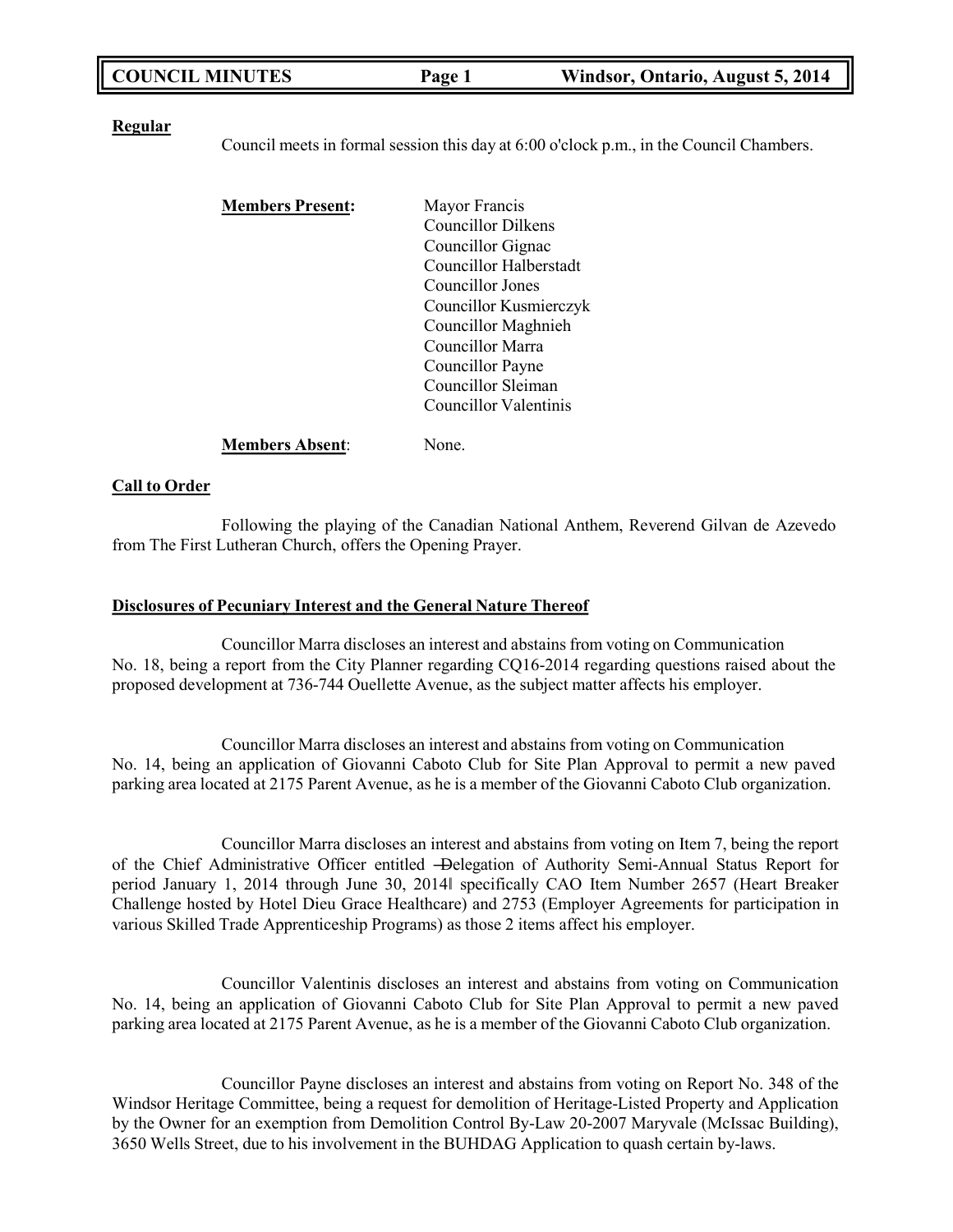## **COUNCIL MINUTES Page 2 August 5, 2014**

#### **Minutes**

Moved by Councillor Kusmierczyk, seconded by Councillor Maghnieh, That the Minutes of the regular meeting of Council held July 21, 2014 **BE ADOPTED**

as presented. Carried.

### **Notice of Proclamations**

None presented.

## **Committee of the Whole**

Moved by Councillor Marra, seconded by Councillor Payne,

That Council do now rise and move into Committee of the Whole with the Mayor presiding for the purpose of dealing with:

- (a) communication items;
- (b) consent agenda;
- (c) hearing requests for deferrals or referrals of any items of business;
- (d) hearing presentations and delegations;
- (e) consideration of business items;
- (f) consideration of Committee reports:
	- (i) **Report of Special In-Camera Meeting or other Committee as may be held prior to Council** (if scheduled); and
	- (ii) **Report of the Striking Committee** of its meeting held July 21, 2014;

(g) consideration of by-laws 134-2014 through 144-2014 (inclusive).

Carried.

#### **Communications**

Moved by Councillor Sleiman, seconded by Councillor Jones,

**M315–2014** That the following Communication Items 1 to 17 and 19 inclusive, as set forth in the Council Agenda **BE REFERRED** as noted, except Communication No. 18 which is dealt with as follows; and that the Minutes of the Transit Windsor Board of Directors meeting held June 21, 2014 and the minutes of the Windsor Chartabus Inc. meeting held June 21, 2014 **BE ADOPTED**:

#### **Communication No. 18:**

Moved by Councillor Valentinis, seconded by Councillor Gignac,

**M316-2014** That Council **RECEIVE** for information the report of the City Planner entitled ―CQ16-2014 to provide information regarding questions raised about the proposed development at 736-744 Ouellette Ave.‖; and further,

That administration **REVIEW** the definition of a medical office in the City of Windsor Zoning By-Law No. 8600 and **PROVIDE** options to The Planning and Economic Development Standing Committee and to City Council for future consideration.

> Carried. Councillor Marra discloses an interest and abstains from voting on this matter.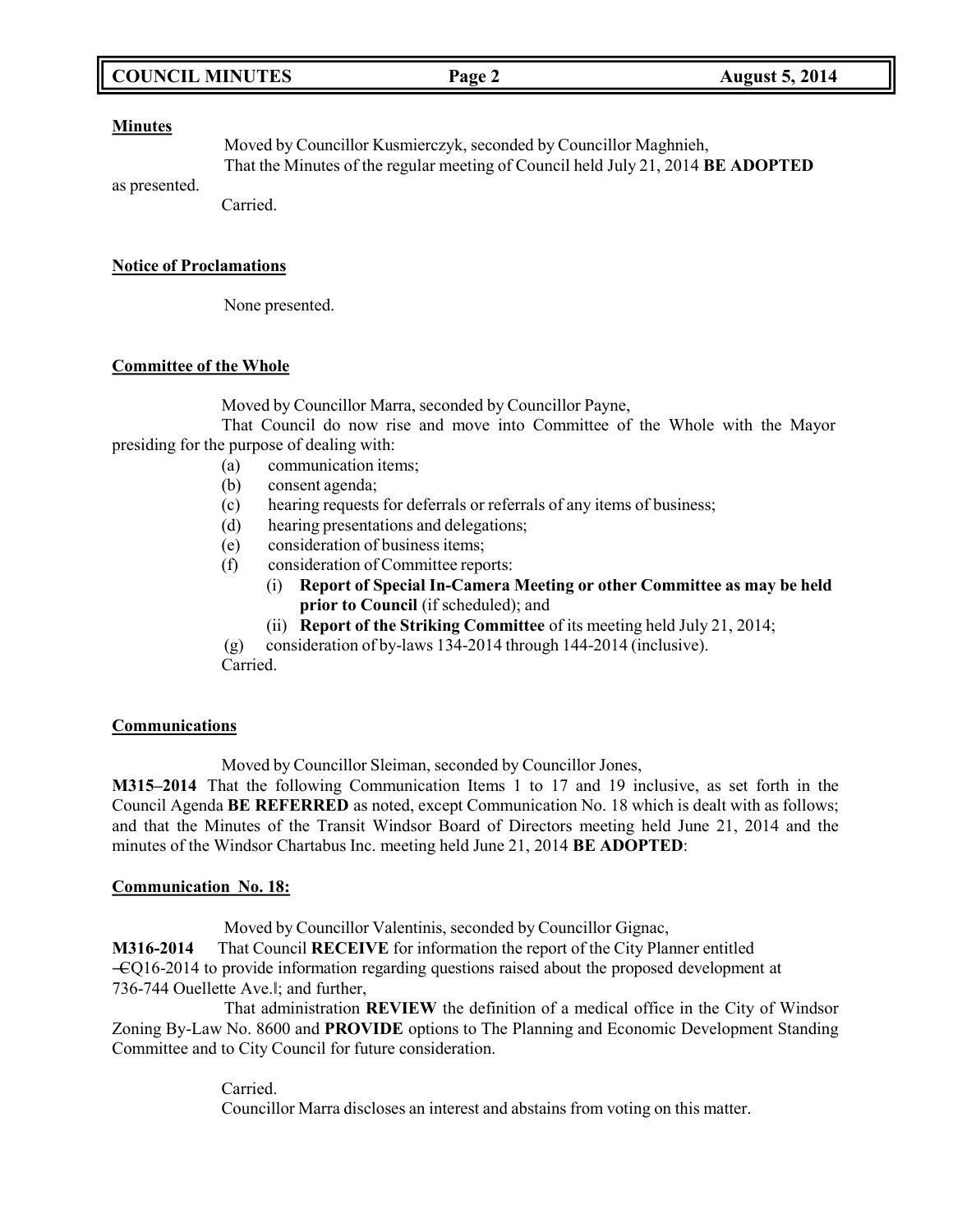**COUNCIL MINUTES Page 3 August 5, 2014**

| <b>Item</b>    | From                                                 | <b>Description</b>                                                                                                                                                                                             |  |
|----------------|------------------------------------------------------|----------------------------------------------------------------------------------------------------------------------------------------------------------------------------------------------------------------|--|
|                |                                                      | Decision/Order of the Board regarding the appeal of Henri & Blanche<br>Ouimet, under the Planning Act, R.S.O. 1990 for minor variance for<br>lands known as 2559 Gem.                                          |  |
| $\mathbf{1}$   | Ontario Municipal Board<br>(OMB)                     | <b>City Planner</b><br><b>Chief Building Official</b><br><b>City Solicitor</b><br><b>Development Applications Clerk</b><br>Note & File                                                                         |  |
|                |                                                      | ZC2014                                                                                                                                                                                                         |  |
| $\overline{2}$ | Ministry of the<br>Environment                       | Environmental Compliance Approval - Application for approval of<br>sanitary and storm sewers to be constructed in the City of Windsor on<br>Cadillac Street, Reginald Street and Hickory Road.                 |  |
|                |                                                      | <b>City Engineer</b><br>SB/11949                                                                                                                                                                               |  |
| 3              | Ministry of the<br>Environment                       | Environmental Compliance Approval - Application for approval of<br>sanitary and storm sewers to be constructed in the City of Windsor on St.<br>Patrick's Avenue – Kenora Street to Ojibway Street.            |  |
|                |                                                      | <b>City Engineer</b><br>SB/11889                                                                                                                                                                               |  |
| $\overline{4}$ | Town of Tecumseh                                     | Notice of Public Meeting to be held on August 12, 2014 at 6:15 p.m.<br>regarding a Zoning By-Law Amendment for lands on Halford Drive.<br><b>City Planner</b><br><b>City Solicitor</b><br>Note & File<br>Z2014 |  |
|                | Association of                                       | AMO AGM/Conference RFP re 2018, 2019, 2020.                                                                                                                                                                    |  |
| 5              | Municipalities of Ontario<br>(AMO)                   | Note & File<br><b>MMA2014</b>                                                                                                                                                                                  |  |
|                |                                                      | Update on Large Renewable Procurement.                                                                                                                                                                         |  |
| 6              | <b>Ontario Power Authority</b><br>(OPA)              | <b>City Engineer</b><br><b>City Solicitor</b>                                                                                                                                                                  |  |
|                |                                                      | Note & File<br><b>MU2014</b>                                                                                                                                                                                   |  |
|                |                                                      | Request for financial assistance for advertising the annual Dieppe Raid                                                                                                                                        |  |
|                | Honorary Col. Hardy                                  | Memorial Service on August 19, 2014.<br><b>Chief Financial Officer/City Treasurer</b>                                                                                                                          |  |
| $\tau$         | Wheeler - The Essex and<br>Kent Scottish             | <b>Senior Manager of Communications &amp; Customer Service</b><br><b>COUNCIL DIRECTION REQUESTED</b><br><b>APR/2014</b>                                                                                        |  |
| $\,8\,$        | The College of Physicians<br>and Surgeons of Ontario | Extension of the deadline for nominations of a physician for a Council<br>Award bestowed by the College of Physicians and Surgeons of Ontario.<br>Note & File<br><b>APR2014</b>                                |  |
| 9              | Secretary/Treasurer -<br>Committee of Adjustment     | Consent Authority Agenda Record Hearing to be held on Thursday,<br>August 14, 2014, Council Chambers, 3 <sup>rd</sup> Floor, 350 City Hall Square<br>West, Windsor                                             |  |
|                |                                                      | Note & File<br><b>ZC2014</b>                                                                                                                                                                                   |  |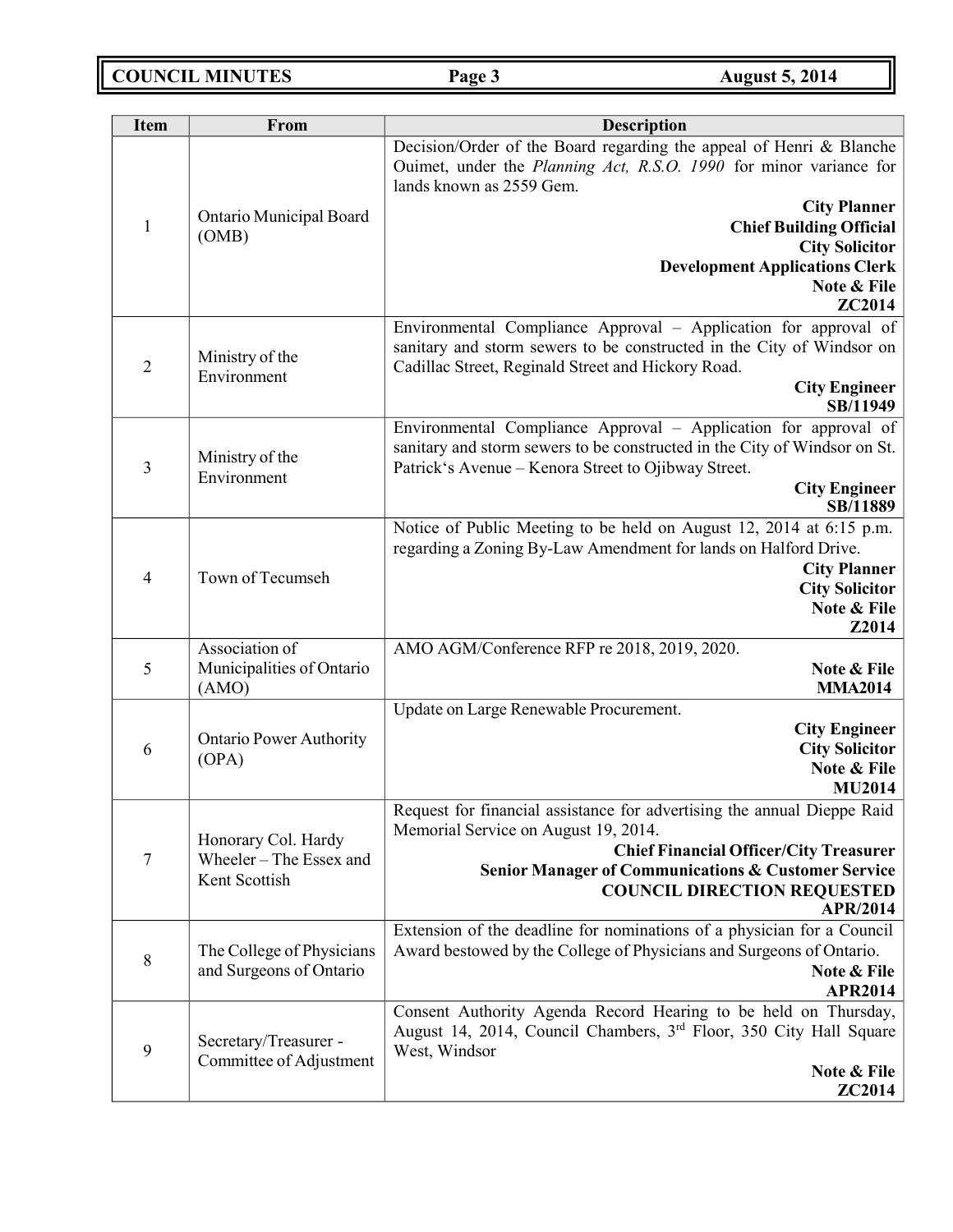**COUNCIL MINUTES Page 4 August 5, 2014**

|    |                                       | Application of DBS Hearn Inc. for Site Plan Approval to permit an<br>expansion located at 2570 Central Avenue. |
|----|---------------------------------------|----------------------------------------------------------------------------------------------------------------|
| 10 | Manager of Urban Design               | Note & File<br>ZS/11970                                                                                        |
|    |                                       | Application of 1191373 Ontario Inc. for Site Plan Approval to permit an                                        |
| 11 |                                       | addition located at 2935 Pillette Road.                                                                        |
|    | Manager of Urban Design               | Note & File                                                                                                    |
|    |                                       | ZS/11078                                                                                                       |
|    |                                       | Application of Rogers Communications Inc. for Site Plan Approval to                                            |
|    |                                       | permit a 40m Telecommunications Broadcasting Antenna facility                                                  |
| 12 | Manager of Urban Design               | (MONOPOLE) located at 4027 Sandwich Street.                                                                    |
|    |                                       | Note & File                                                                                                    |
|    |                                       | ZS/11967                                                                                                       |
|    |                                       | Application of Green Shield Canada for Site Plan Approval to permit an                                         |
| 13 | Manager of Urban Design               | addition to the parking lot located at 8677 Anchor Drive.<br>Note & File                                       |
|    |                                       | ZS/10849                                                                                                       |
|    |                                       | Application of Giovanni Caboto Club for Site Plan Approval to permit a                                         |
|    |                                       | new paved parking area located at 2175 Parent Avenue.                                                          |
| 14 | Manager of Urban Design               | Note & File                                                                                                    |
|    |                                       | ZS/11956                                                                                                       |
|    |                                       | Minutes of the Transit Windsor Board of Directors meeting held June 21,                                        |
|    | Transit Windsor Board of<br>Directors | 2014 and the minutes of the Windsor Chartabus Inc. meeting held June                                           |
| 15 |                                       | 21, 2014.                                                                                                      |
|    |                                       | <b>TO BE ADOPTED</b>                                                                                           |
|    |                                       | <b>MB2014</b>                                                                                                  |
|    |                                       | Summary of Hotline Issues Referred to Management by PwC - 2014 Q2.                                             |
| 16 | <b>City Treasurer</b>                 | Note & File                                                                                                    |
|    |                                       | AF/11247                                                                                                       |
| 17 | City Clerk                            | Update to Electronic Agenda Management Solution.<br>Note & File                                                |
|    |                                       | AE/10463                                                                                                       |
|    |                                       | CQ16-2014 to provide information regarding questions raised about the                                          |
|    |                                       | proposed development at 736-744 Ouellette Avenue.                                                              |
| 18 | City Planner                          | Note & File                                                                                                    |
|    |                                       | <b>SB2014</b>                                                                                                  |
|    |                                       | Senior Management Team - Terms & Conditions of Employment.                                                     |
| 19 | City Clerk                            | Note & File                                                                                                    |
|    |                                       | AS2014                                                                                                         |

Carried.

Councillor Marra discloses an interest and abstains from voting on Communication No. 14 and Communication No. 18.

Councillor Valentinis discloses an interest and abstains from voting on Communication No. 14.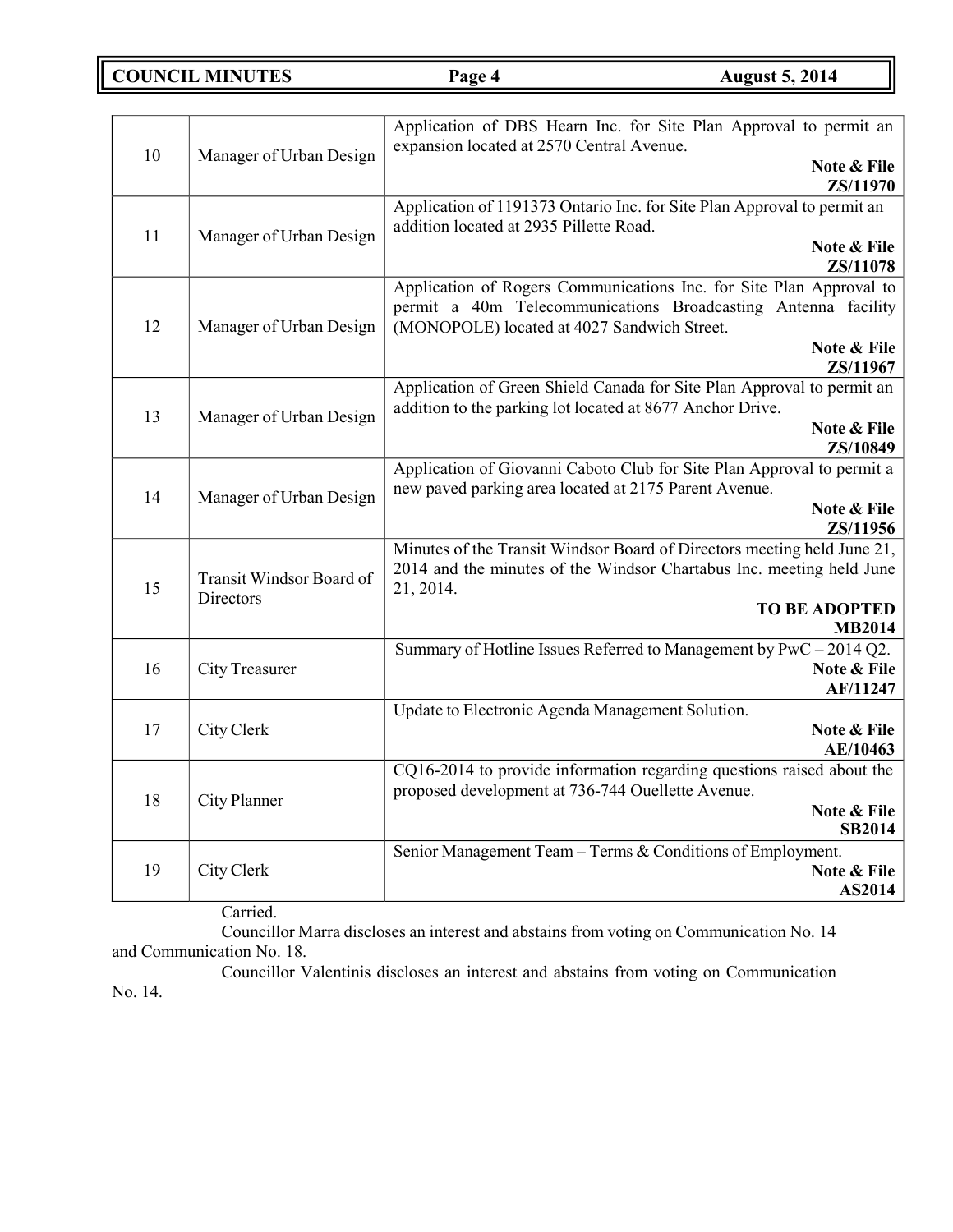## **Consent Agenda**

Moved by Councillor Dilkens, seconded by Councillor Gignac,

That the following Consent Agenda and the recommendations contained in the administrative reports **BE APPROVED** as amended:

- Item 1 Concussion Policy
- Item 2 Flu Vaccination Clinics
- Item 3 Tender 55-14: Replacement of Flat Roof and RFQ no. SF-061914-01: EIFS (Exterior Insulation and Finish System) Wall System at Fire Hall No. 4
- Item 4 A By-Law for the Construction of Curbs and Gutters and Boulevard Restoration on Turner Road from Seymour Boulevard to Sydney Avenue as a Local Improvement
- Item 11 Pan Am Games 2015 Torch Relay

## **Consent Committee Reports**

| <b>Museum Development Project Steering Committee</b> |                                                                                          |                    |
|------------------------------------------------------|------------------------------------------------------------------------------------------|--------------------|
| No.                                                  |                                                                                          | <b>Description</b> |
|                                                      | Minutes of the Museum Development Project Steering Committee meeting held April 30, 2014 |                    |
|                                                      | Minutes of the Museum Development Project Steering Committee meeting held May 21, 2014   |                    |

| <b>Planning &amp; Economic Development Standing Committee</b> |                |                                                                                                                                                                                                            |  |
|---------------------------------------------------------------|----------------|------------------------------------------------------------------------------------------------------------------------------------------------------------------------------------------------------------|--|
| No.                                                           |                | <b>Description</b>                                                                                                                                                                                         |  |
|                                                               | Report No. 236 | Commercial Plaza, 3211-3215 Sandwich Street Heritage Alteration Permit                                                                                                                                     |  |
| $\angle$                                                      | Report No. 237 | Request to close part of the east-west alley located east side of McDougall Street,<br>between Wyandotte Street East and Tuscarora Street, abutting north of the property<br>known as 350 Tuscarora Street |  |

| <b>Windsor Heritage Committee</b> |                |                                                                                                                                                                                                                                                                                              |
|-----------------------------------|----------------|----------------------------------------------------------------------------------------------------------------------------------------------------------------------------------------------------------------------------------------------------------------------------------------------|
| No.                               |                | <b>Description</b>                                                                                                                                                                                                                                                                           |
|                                   | Report No. 348 | Request for Demolition of Heritage-Listed Property, and Application by the Owner for<br>an exemption from Demolition Control By-Law 20-2007 Maryvale (McIssac Building),<br>3650 Wells Street (Memo from Administration attached as additional information for<br><b>Council Direction</b> ) |
|                                   | $\sim$         |                                                                                                                                                                                                                                                                                              |

Carried.

Councillor Payne discloses an interest and abstains from voting on Report No. 348 of the Windsor Heritage Committee.

## **Deferrals and/or Referrals and Withdrawals**

## **Report No. 347 of the Windsor Heritage Committee re: Request for Demolition of Heritage-Listed Property-Wiser's Reception Centre, 2072 Riverside Drive East**

At the request of Mayor Francis, Report No. 347 of the Windsor Heritage Committee of its meeting held July 9, 2014 regarding ―Request for Demolition of Heritage-Listed Property-Wiser's Reception Centre, 2072 Riverside Drive East‖ is being deferred to allow for discussions with interested parties for a possible solution.

Report Number 17272 MB2014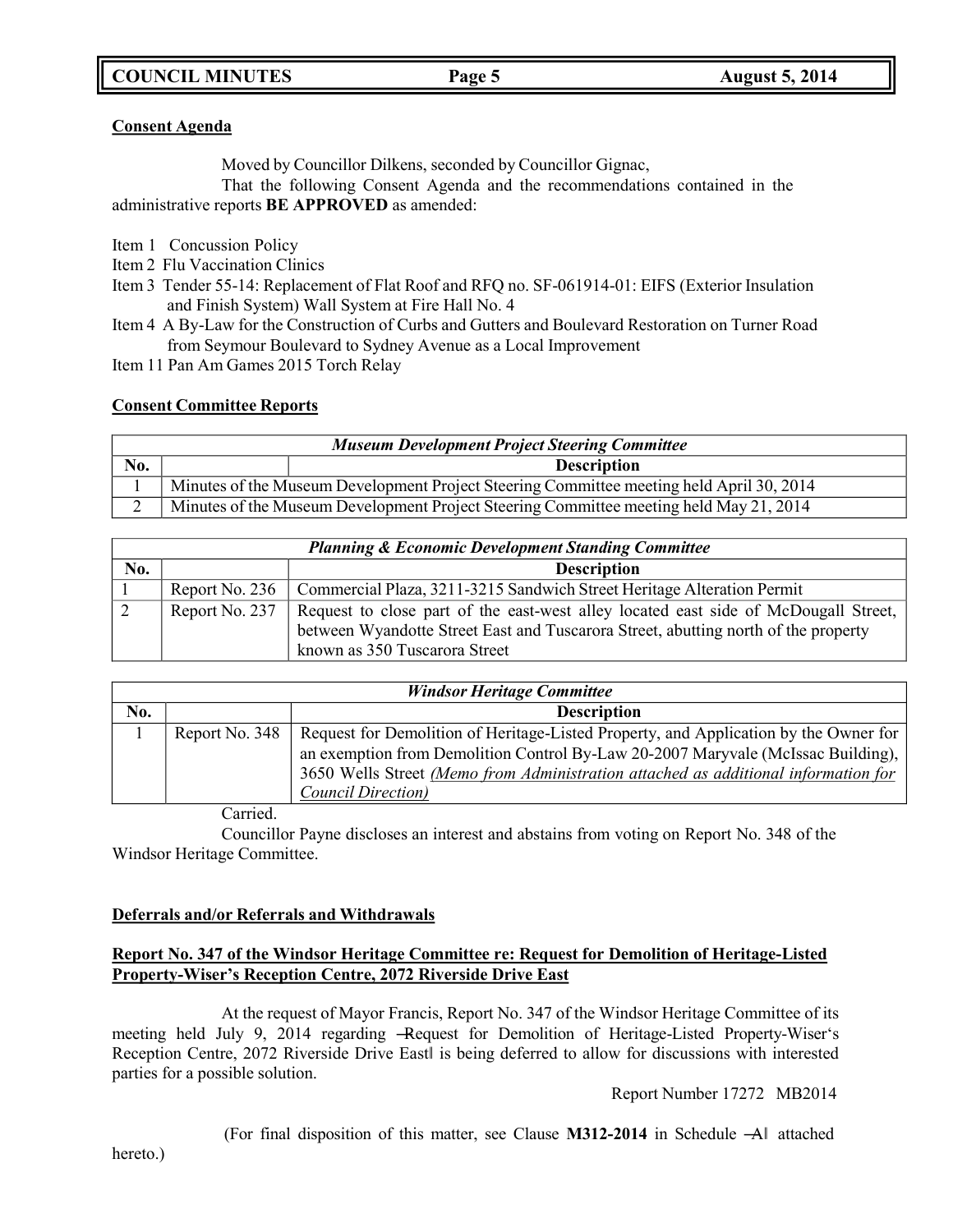**Presentations & Delegations:**

## **PRESENTATIONS:**

## **PricewaterhouseCoopers(PwC) - Internal Audit Peformance Dashboard as of June 30, 2014**

## **Jacqueline Peterson and Kevin Campagna of PricewaterhouseCoopers(PwC)**

Jacqueline Peterson and Kevin Campagna of PricewaterhouseCoopers(PwC), appear before Council and provide a summary of their findings regarding the Quarterly Internal Audit Status as of June 30, 2014 for the Corporation of the City of Windsor, including activity status, percentage completion of Annual Plan, and Internal audit analysis and investigation summary.

AF2014 12

hereto.)

# **Report No. 151 of the Environment, Transportation & Public Safety Standing Committee re: Windsor Fire & Rescue Services Five Year Strategic Plan 2013-2017 Final Plan.**

### **Fire Chief Bruce Montone**

Fire Chief Bruce Montone appears before Council and provides a summary of Windsor Fire & Rescue Services Five Year Strategic Plan 2013-2017 Final Plan, including the seven strategic initiatives and objectives and concludes by suggesting that this plan will assist in engaging the public and result in a substantial positive effect on fire safety in the community.

Report Number 16592 SF2014

hereto.)

(For final disposition of this matter, see Clause **M314-2014** in Schedule ―A‖ attached

(For final disposition of this matter, see Clause **CR208/2014** in Schedule ―A‖ attached

## **Public Consultation – Central Riverfront Implementation Plan (CRIP)**

## **Mario Sonego, City Engineer, Dan Krutsch, Landmark Engineers and Paul Bezaire, Bezaire and Associates**

Mario Sonego, City Engineer, Dan Krutsch, Landmark Engineers and Paul Bezaire, Bezaire and Associates, appear before Council and provide an overview of the results of the recent public consultation process regarding the Central Riverfront Implementation Plan (CRIP), including the review process, development to date, and special issues needing review, and conclude by suggesting there was a high level of satisfaction reported regarding the existing Riverfront amenities and highlight some of the potential future projects which were highly rated in the survey results.

## **David Hanna, Ward 1 Resident**

David Hanna, Ward 1 Resident, appears before Council in support of the Public Consultation—Central Riverfront Implementation Plan (CRIP); and concludes by suggesting that an increased number of pathways and more green space and naturalization on the Riverfront area may be beneficial.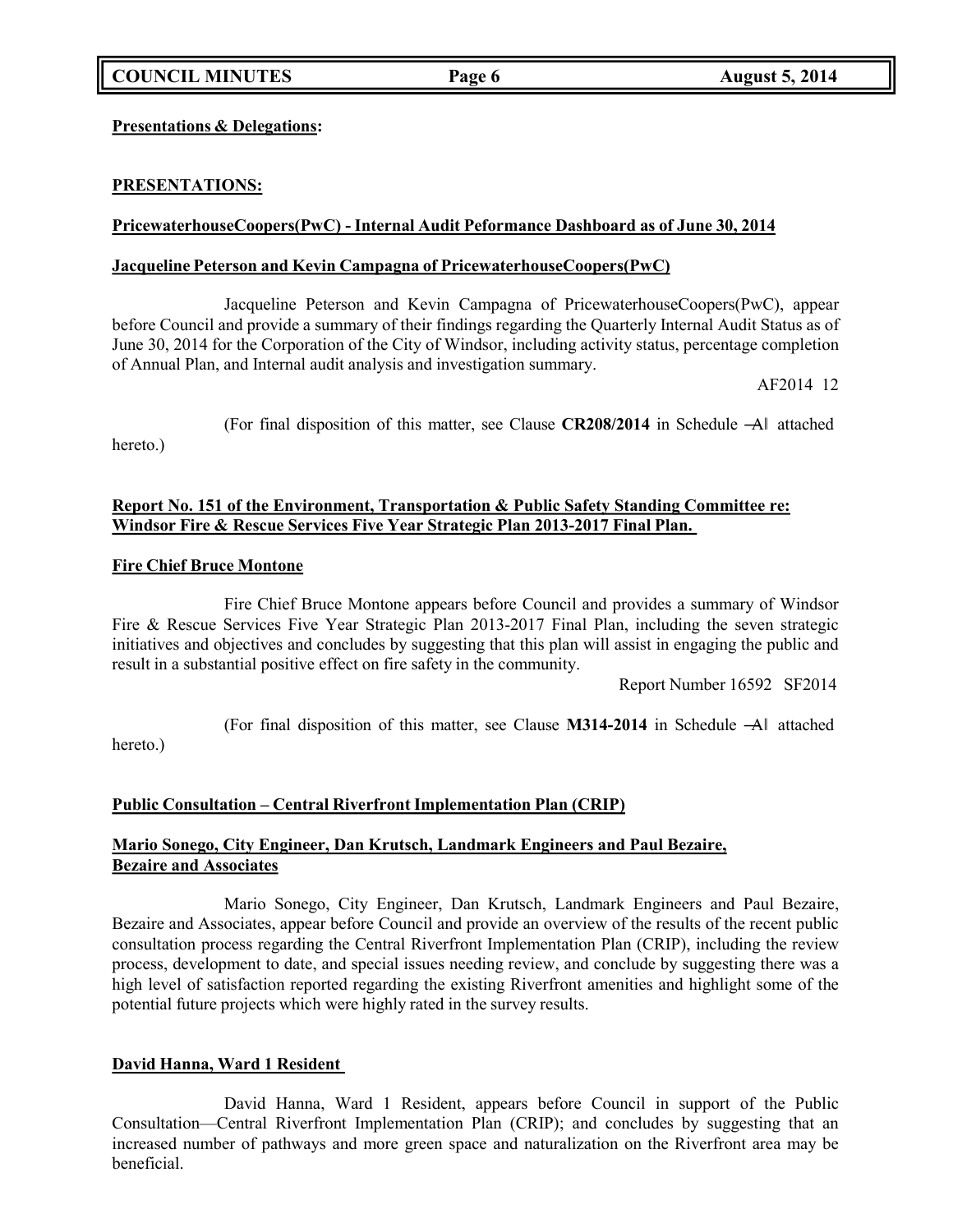## **COUNCIL MINUTES Page 7 August 5, 2014**

# **Mark Lefebvre, Ward 4 Resident**

Mark Lefebvre, Ward 4 Resident, appears before Council in support of the Public Consultation—Central Riverfront Implementation Plan (CRIP); and concludes by suggesting an increased presence of artisans, art carts, and public art may contribute to the residents and visitors level of satisfaction with the riverfront.

Report Number 17278 APM/4691 8

(For final disposition of this matter, see Clause **CR198/2014, CR199/2014, CR200/2014, CR201/2014, CR202/2014, CR203/2014 and CR204/2014** in Schedule ―A‖ attached hereto.)

Mayor Francis leaves the meeting at 8:35 o'clock p.m. and Councillor Halberstadt assumes the chair.

### **Tourism Windsor Essex Pelee Island 2015-2019 Business Plan.**

## **Gordon Orr, Chief Executive Officer and Lynnette Bain, Vice President, Tourism Programs & Development, Tourism Windsor Essex Pelee Island**

Gordon Orr, Chief Executive Officer and Lynnette Bain, Vice President, Tourism Programs & Development, Tourism Windsor Essex Pelee Island, appear before Council and provide a summary of the Tourism Windsor Essex Pelee Island 2015-2019 Business Plan, including an overview of priorities and goals, vision, mission and mandate, organizational governance, market cluster and directions, funding framework, next generation stakeholder education and engagement, and organizational development.

Mayor Francis returns to the meeting at 8:45 o'clock p.m and Councillor Halberstadt returns to his seat at the Council table.

Moved by Councillor Dilkens, seconded by Councillor Valentinis, **M317-2014** That the Tourism Windsor Essex Pelee Island 2015-2019 Business Plan **BE APPROVED**. Carried.

APR2014

## **DELEGATIONS**

Mayor Francis leaves the meeting at 8:46 o'clock p.m. and Councillor Halberstadt assumes the Chair.

## **Transfer of Lands to University of Windsor - Armouries, Former Bus Depot, Chatham Street Parkette**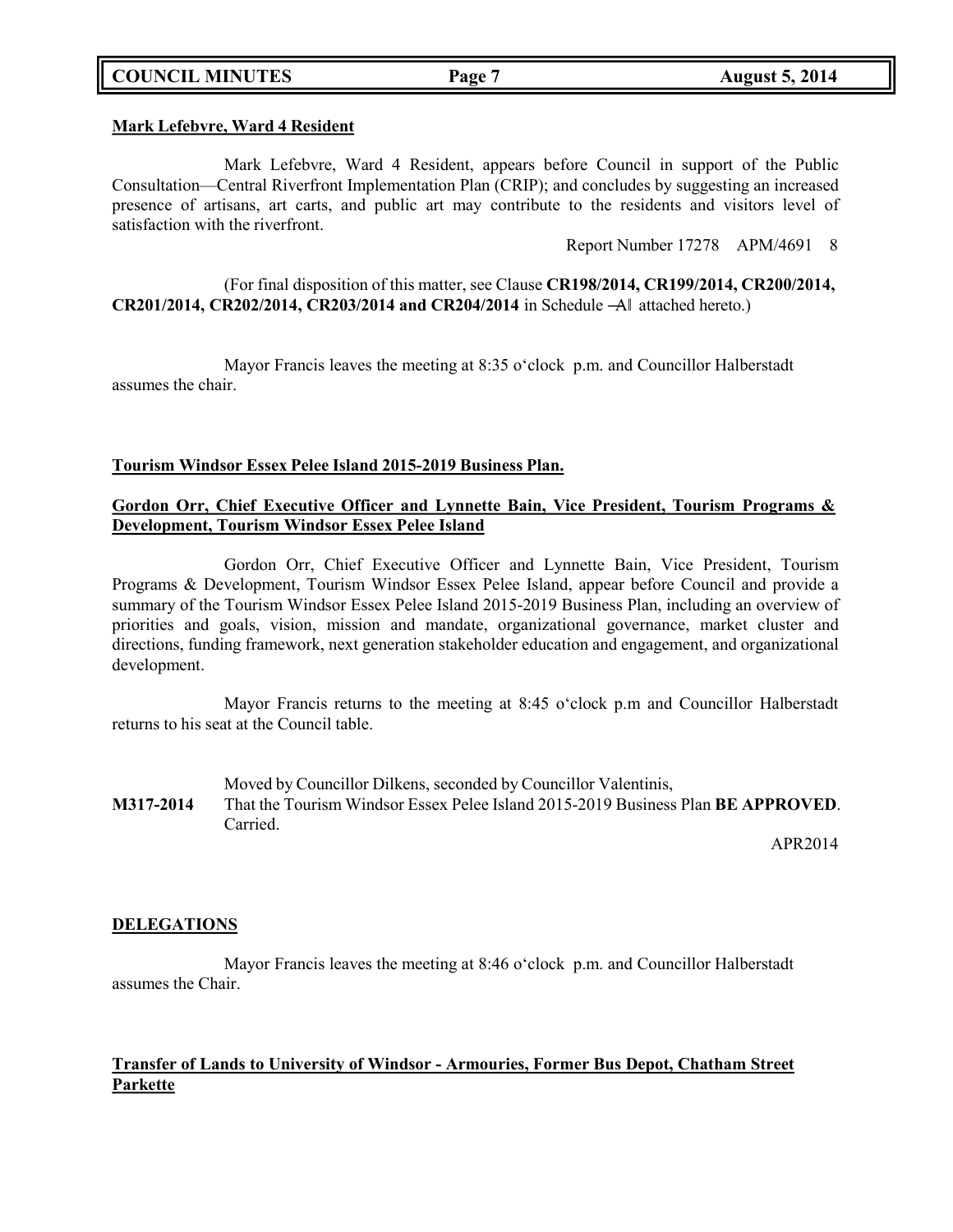## **COUNCIL MINUTES Page 8 August 5, 2014**

## **David Hanna, Ward 1 Resident**

David Hanna, Ward 1 Resident, appears before Council and provides comment regarding the University of Windsor's new plans for the Former Bus Depot; and concludes by suggesting that public art be incorporated into the final plans.

## **APM/11261 5**

(For final disposition of this matter, see Clause **CR195/2014** in Schedule ―A‖ attached

hereto.)

hereto.)

Mayor Francis returns to the meeting at 8:52 o'clock p.m. and Councillor Halberstadt returns to his seat at the Council table.

# **Windsor Express Basketball License Agreement Renewal**

# **Dartis Willis, President/CEO, and Ryan Merrow, Windsor Express**

Dartis Willis, President/CEO, and Ryan Merrow, Windsor Express, appear before Council to congratulate the Mayor and City Council for their contribution to the accomplishments of the Windsor Express this season and their success in obtaining the National Basketball title; and conclude by providing an overview of their proposed terms for renewal of their licence agreement for the use of the WFCU Centre for the upcoming season, which would give them an opportunity to sustain themselves while continuing to build a fan base over the next three years.

# **SR/11962 10**

(For final disposition of this matter, see Clause **CR206/2014** in Schedule ―A‖ attached

# **CQ13-2014 – Bert Weeks Memorial Garden**

# **Howard Weeks, Resident and Elaine Weeks, Resident**

Howard Weeks, Resident, and Elaine Weeks, Resident appear before Council and are available for questions regarding CQ13-2014—Bert Weeks Memorial Garden and proposed funding scenarios to ensure its continued operation and maintenance.

# **SR2014 9**

(For final disposition of this matter, see Clause **CR205/2014** in Schedule ―A‖ attached hereto.)

# **Regular Business Items (for final disposition of these matters see Schedule "A" attached)**

Item 6 2014 Second Quarter Operating Budget Variance Report

Item 7 Delegation of Authority Semi-Annual Status Report for period January 1, 2014 through June 30, 2014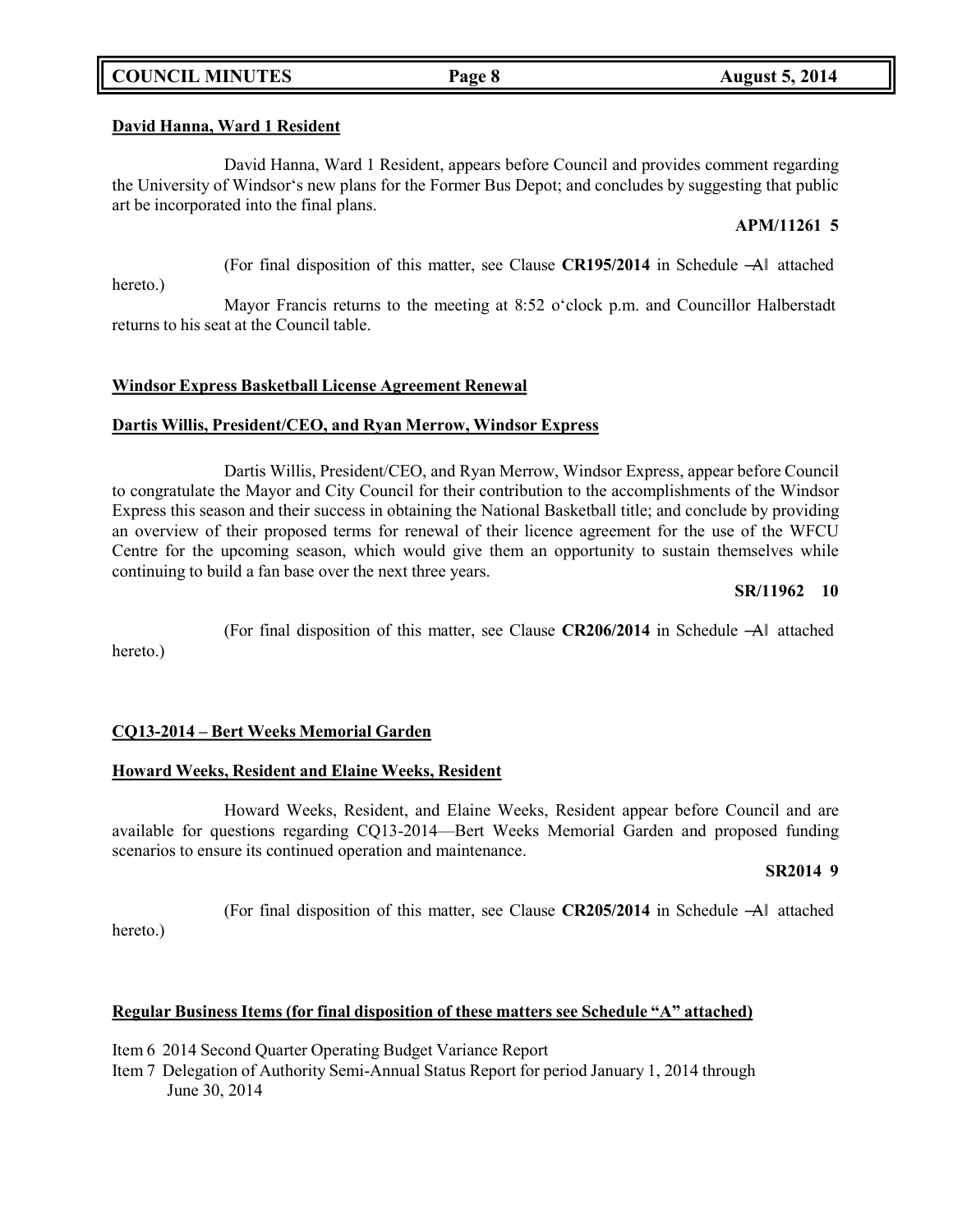|  | <b>COUNCIL MINUTES</b> |
|--|------------------------|
|--|------------------------|

### **Consideration of Committee Reports**

Moved by Councillor Kusmierczyk, seconded by Councillor Maghnieh, **M318-2014** That the **Report of the Special In-camera** meeting held August 5, 2014, **BE ADOPTED** as presented. Carried. Councillor Jones was absent from the meeting when the vote was taken on this matter. ACO2014

Moved by Councillor Kusmierczyk, seconded by Councillor Maghnieh,

**M319-2014** That the **Report of the Striking Committee** of its meeting held July 21, 2014,

## **BE ADOPTED** as presented.

Carried. Councillor Jones was absent from the meeting when the vote was taken on this matter.

ACO2014

#### **By-laws**

Moved by Councillor Marra, seconded by Councillor Payne,

That the following By-laws No. 134-2014 through 144-2014 (inclusive), be introduced and read a first and second time:

- 134-2014 A BY-LAW TO AUTHORIZE THE CONSTRUCTION OF CURBS AND GUTTERS AND BOULEVARD RESTORATION ON TURNER ROAD FROM SEYMOUR BOULEVARD TO LAPPAN AVENUE, IN THE CITY OF WINDSOR, AS A LOCAL IMPROVEMENT‖, (See Item4)
- 135-2014 ―A BY-LAW TO ASSUME FOR PUBLIC USE AS A PUBLIC HIGHWAY THE 4.4 METRE (14.5 FOOT) WIDE EAST/WEST ALLEYS, NORTH OF THE CNR LINES EXTENDING FROM PRADO PLACE EASTERLY TO ST. LOUIS AVENUE, SPECIFICALLY FROM THE WEST LIMIT OF 1192 PRADO PLACE EASTERLY TO THE EAST LIMIT OF 1185 ST. LOUIS AVENUE, CITY OF WINDSOR‖, authorized by CR98/2014, adopted April 22, 2014
- 136-2014 A BY-LAW TO CLOSE, STOP UP AND CONVEY THE 4.4 METRE (14.5 FOOT) WIDE EAST/WEST ALLEYS, NORTH OF THE CNR LINES EXTENDING FROM PRADO PLACE EASTERLY TO ST. LOUIS AVENUE, SPECIFICALLY FROM THE WEST LIMIT OF 1192 PRADO PLACE EASTERLY TO THE EAST LIMIT OF 1185 ST. LOUIS AVENUE, CITY OF WINDSOR‖, authorized by CR98/2014, adopted April 22, 2014
- 137-2014 ―A BY-LAW TO ASSUME FOR PUBLIC USE AS A PUBLIC HIGHWAY THE PORTIONS OF THE 4.3 METRE (14.0 FEET) WIDE EAST-WEST AND NORTH-SOUTH ALLEYS, NORTH OF SEMINOLE STREET, BETWEEN ALBERT ROAD AND HICKORY ROAD, CITY OF WINDSOR‖, authorized by M71-2014, adopted February 3, 2014
- 138-2014 A BY-LAW TO CLOSE, STOP UP AND CONVEY THE PORTIONS OF THE 4.3 METRE (14.0 FEET) WIDE EAST-WEST AND NORTH-SOUTH ALLEYS, NORTH OF SEMINOLE STREET, BETWEEN ALBERT ROAD AND HICKORY ROAD, CITY OF WINDSOR‖, authorized by M71-2014, adopted February 3, 2014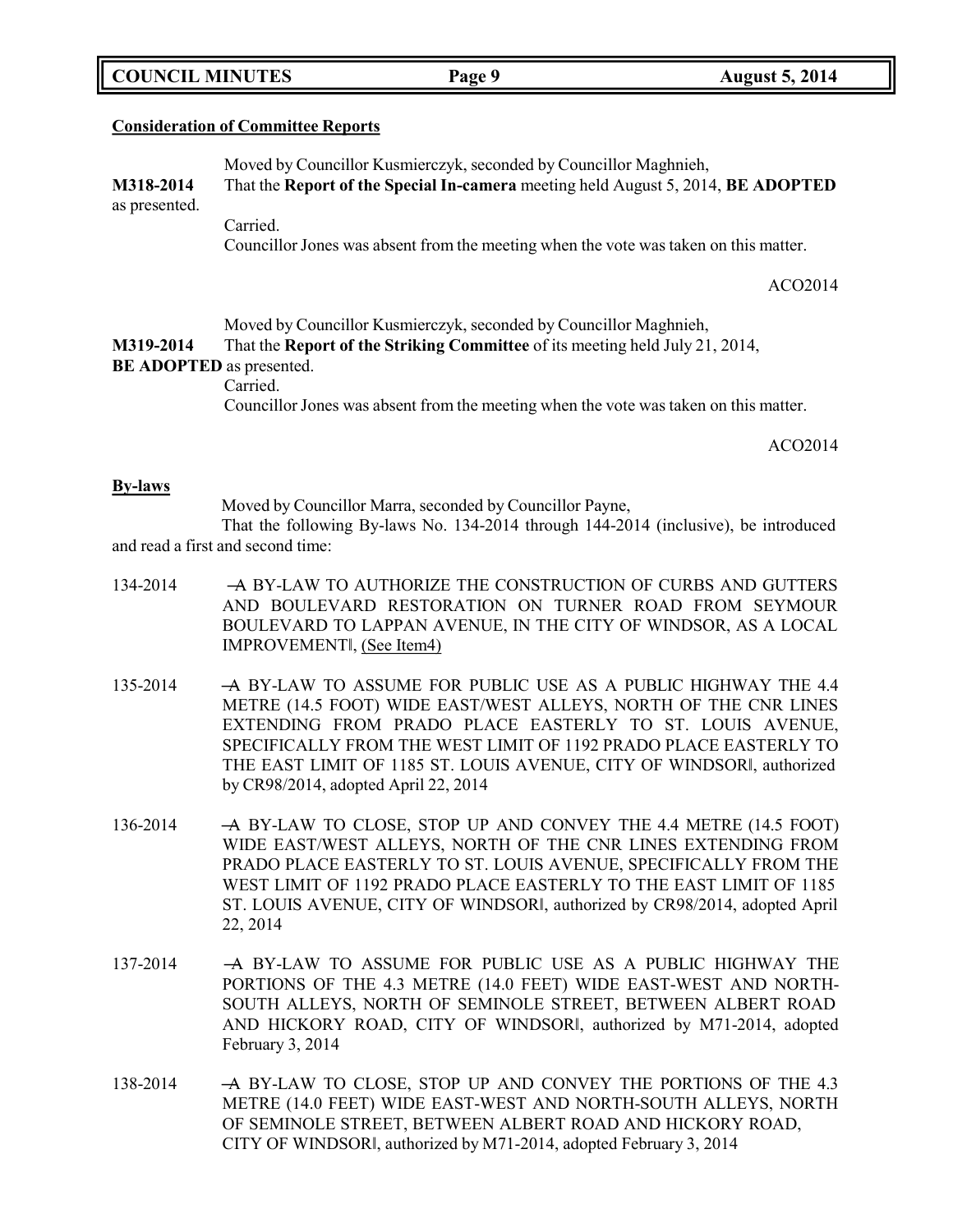| <b>COUNCIL MINUTES</b> |                           | Page 10                                                                                                                                                                                                                                                                    | <b>August 5, 2014</b> |
|------------------------|---------------------------|----------------------------------------------------------------------------------------------------------------------------------------------------------------------------------------------------------------------------------------------------------------------------|-----------------------|
| 139-2014               |                           | A BY-LAW TO ASSUME FOR PUBLIC USE AS A PUBLIC HIGHWAY THE<br>EASTERLY HALF OF THE 4.3 (14 FEET) WIDE EAST-WEST ALLEY BETWEEN<br>WESTMINSTER AVENUE AND BUCKINGHAM DRIVE, NORTH OF TECUMSEH<br>ROAD EAST, CITY OF WINDSORI, authorized by M188-2014, adopted April 28, 2014 |                       |
| 140-2014               |                           | -A BY-LAW TO CLOSE, STOP UP AND CONVEY THE EASTERLY HALF OF THE<br>4.3 (14 FEET) WIDE EAST-WEST ALLEY BETWEEN WESTMINSTER AVENUE<br>AND BUCKINGHAM DRIVE, NORTH OF TECUMSEH ROAD EAST, CITY OF<br>WINDSORI, authorized by M188-2014, adopted April 28, 2014                |                       |
| 141-2014               | 2014                      | -A BY-LAW TO FURTHER AMEND BY-LAW NUMBER 8600 CITED AS THE<br>-CITY OF WINDSOR ZONING BYLAW II, authorized by M292-2014, adopted July 7,                                                                                                                                   |                       |
| 142-2014               |                           | -A BY-LAW TO ESTABLISH LANDS AS A PUBLIC HIGHWAY KNOWN AS<br>MARK AVENUE, EVERTS AVENUE, CURRY AVENUE AND MCKAY AVENUE,<br>IN THE CITY OF WINDSORI, authorized by CR575/2006, adopted December 18, 2006                                                                    |                       |
| 143-2014               |                           | -A BY-LAW TO ASSUME MCKAY AVENUE, CURRY AVENUE, PART OF<br>EVERTS AVENUE, PART OF MARK AVENUE, AND MANITOBA STREET AND<br>THE MUNICIPAL SERVICES LOCATED THEREIN, IN THE CITY OF WINDSORI,<br>authorized by M98-2012, adopted February 21, 2012                            |                       |
| 144-2014               | FIFTH DAY OF AUGUST, 2014 | A BY-LAW TO CONFIRM THE PROCEEDINGS OF THE COUNCIL OF THE<br>CORPORATION OF THE CITY OF WINDSOR AT ITS MEETING HELD ON THE                                                                                                                                                 |                       |
|                        | Carried.                  | Councillor Jones was absent from the meeting when the vote was taken on this matter.                                                                                                                                                                                       |                       |

Moved by Councillor Sleiman, seconded by Councillor Valentinis,

That the Committee of the Whole does now rise and report to Council respecting the business items considered by the Committee:

- **1) Communication Items (as amended)**
- **2) Consent Agenda (as amended)**
- **3) Items Deferred**
- **Items Referred**
- **4) Consideration of the Balance of Business Items (see Schedule "A")**
- **5) Committee Reports (as presented)**
- **6) By-laws given first and second readings (as presented)**

Carried.

Councillor Jones was absent from the meeting when the vote was taken on this matter.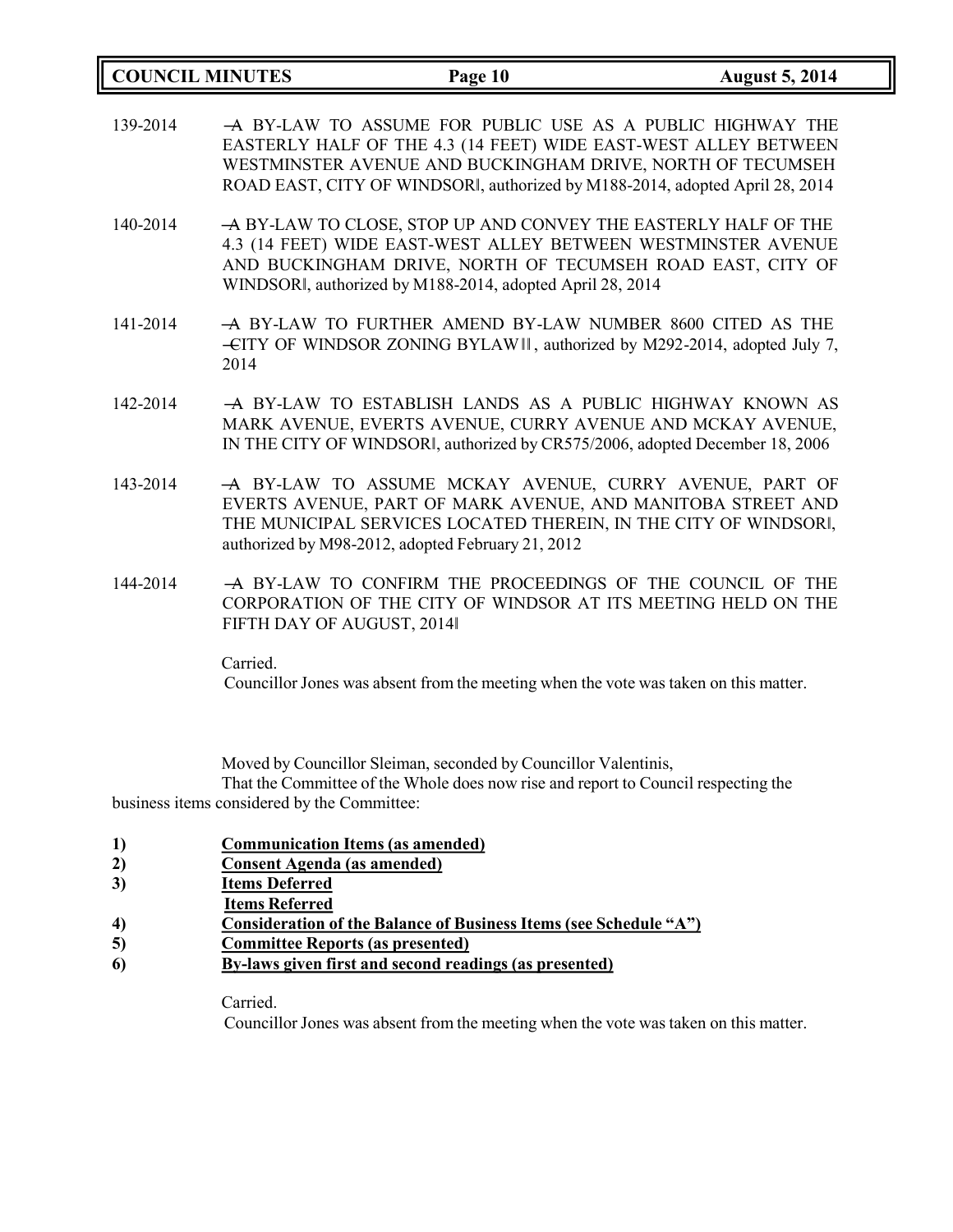### **Notices of Motion**

Moved by Councillor Valentinis, seconded by Councillor Dilkens,

**M320-2014** That Rule 13.9 of the Procedure By-law regarding business not already before Council **BE WAIVED t**o permit the introduction of a motion for consideration without prior notice regarding the Request for Proposals for the Purchase of a site for the New Single Site Acute Care Hospital Facility issued by Windsor Regional Hospital.

Carried.

Councillor Jones was absent from the meeting when the vote was taken on this matter.

Moved by Councillor Halberstadt, seconded by Councillor Gignac,

**M321-2014** That Council **AUTHORIZE** Administration to prepare and deliver a Phase 1 Submission before September 24, 2014 in response to the Request for Proposals for the Purchase of a Site for the New Single Site Acute Care Hospital Facility, issued by the Windsor Regional Hospital; and,

That Council **CONFIRM** the preferred site to be as generally shown on the attached diagram/map contained in Appendix A; and,

That all costs to participate in this process **BE FUNDED** from the one time economic development fund within the CAO's office to the extent funding is available to do so and from Budget Stabilization Reserve for any unfunded amount; and,

That the Chief Administrative Officer **BE AUTHORIZED** to sign all necessary documents, and to be the contact person for the purpose of this submission; and,

That any clean-up of title **BE COMPLETED** electronically, for the property where it is available, pursuant to By-law 363-2003 and that the Chief Administrative Officer and the City Clerk **BE AUTHORIZED** to execute all documents necessary to complete the transaction and that the City Solicitor or designate **BE AUTHORIZED** to sign any documents standard to such a real estate transaction; and further,

That in the event that all RFP's are all City responses that the City's submission **BE WITHDRAWN**.

Carried. Councillor Jones was absent from the meeting when the vote was taken on this matter.

Appendices Diagram/Map

GP/11974

## **Third Reading of By-laws**

Moved by Councillor Dilkens, seconded by Councillor Gignac,

That the following By-laws No. 134-2014 through 144-2014 (inclusive), having been read a first and second time be now read a third time and finally passed and that the Mayor and Deputy Clerk **BE AUTHORIZED** to sign and seal the same notwithstanding any contrary provision of the Council.

Carried.

Councillor Jones was absent from the meeting when the vote was taken on this matter.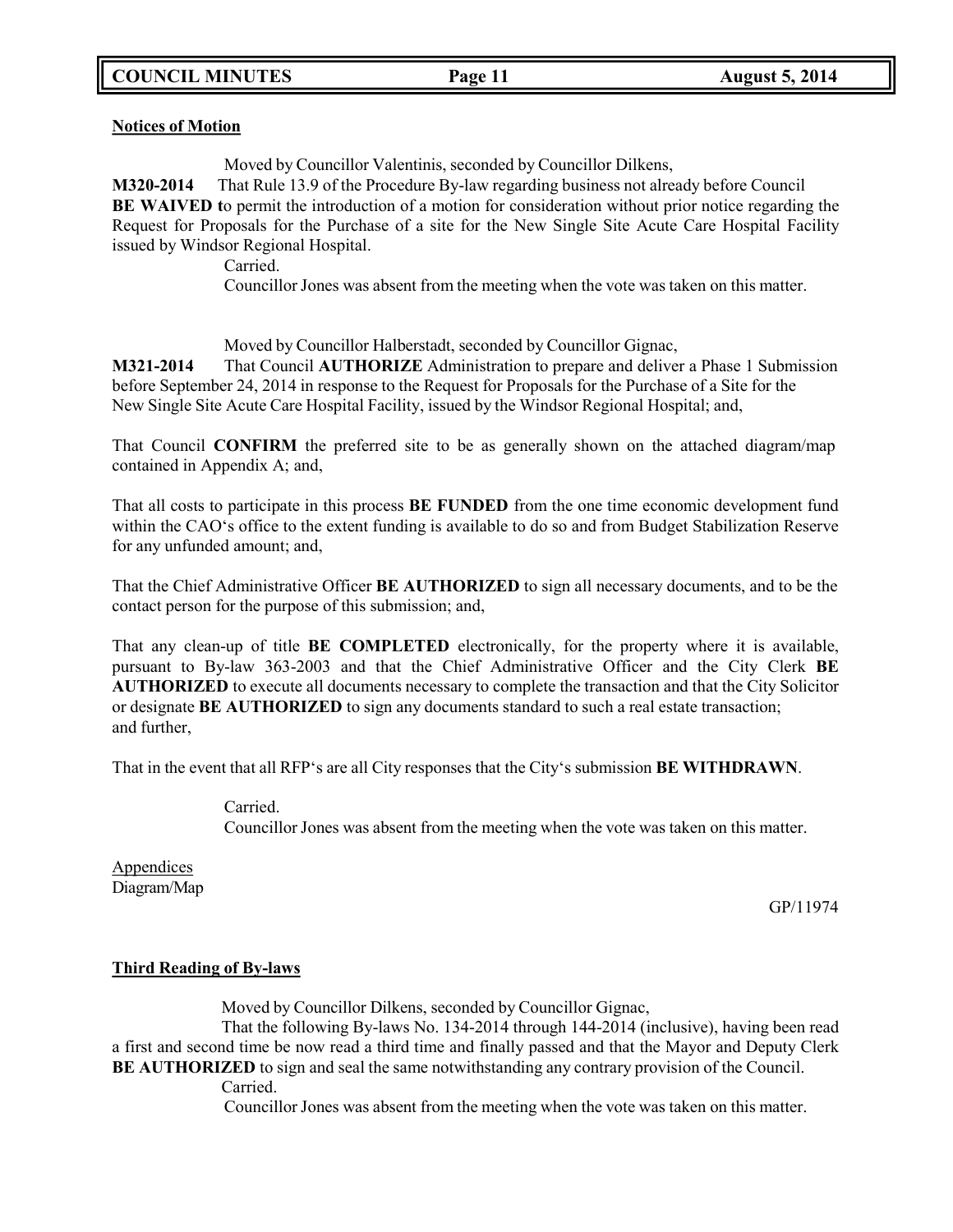#### **Petitions**

None presented.

## **Council Questions**

Moved by Councillor Kusmierczyk, seconded by Councillor Maghnieh,

**M322-2014** That the following Council Question by Councillor Halberstadt **BE APPROVED**, and that Administration **BE DIRECTED** to proceed with the necessary actions to respond to the Council Question in the form of a written report, consistent with Council's instructions, and in accordance with Section 17.1 of the Procedure By-law 98-2011:

## CQ20-2014

Asks for a written report on the cost of constructing a sidewalk on the south side of Riverside Drive between Strabane and Pillette which did not fulfill the inclusion of bike paths along this section of the Drive as recommended by the Riverside Vista Plan. In addition asks for administration to estimate the cost of adding the bike lanes to this stretch of Riverside Drive, as well as a projection of when funding would be available in the 5 year capital budget for the development of this critical feature of the Vista Plan. Carried.

Councillor Jones was absent from the meeting when the vote was taken on this matter.

SW2014

### **Adjournment**

Moved by Councillor Marra, seconded by Councillor Payne,

That this Council meeting stand adjourned until the next regular meeting of Council or at the call of the Mayor.

Carried.

Councillor Jones was absent from the meeting when the vote was taken on this matter.

Accordingly, the meeting is adjourned at 10:15 o'clock p.m.

**MAYOR**

**DEPUTY CITY CLERK**

**THIS IS A DRAFT COPY**

## **SUPERVISOR OF COUNCIL SERVICES(A)**

**DEPUTY CITY CLERK/SENIOR MANAGER OF COUNCIL SERVICES**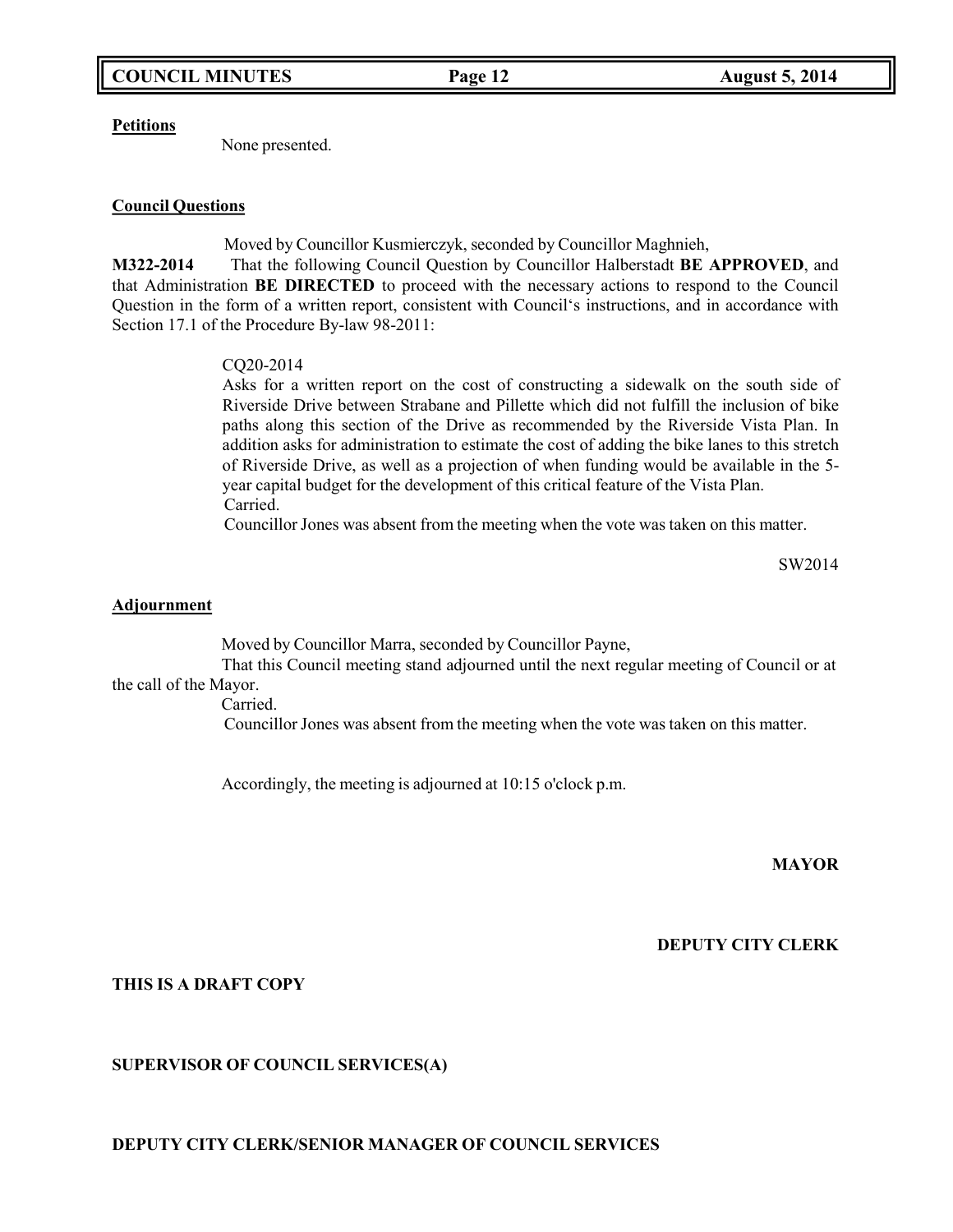# **COUNCIL MINUTES Page 13 August 5, 2014**

Dilkens Gignac

### CR191/2014

That City Council APPROVE the Concussion Policy, attached as Appendix -Al, submitted by the Executive Director of Recreation and Culture; and

That City Council **AUTHORIZE** the Executive Director of Recreation and Culture to develop procedures and resources to ensure compliance with the Concussion Policy.

Carried.

Report Number **17245 SR2014 C1**

**Appendices** Policy

Dilkens Gignac

CR192/2014

That the Administrative report from the Human Resources Department dated June 26, 2014 on Flu Vaccination Clinics to be made available for City Employees **BE RECEIVED**; and

That the Chief Administrative Officer and City Clerk **BE AUTHORIZED** to execute contracts for the provision of Flu Vaccination Clinics, satisfactory in legal form to the City Solicitor, in technical content to the Executive Director of Human Resources, and in financial content to the Chief Financial Officer & City Treasurer, if applicable.

Carried.

Report Number **17308 AS/11959 C2**

Dilkens Gignac

CR193/2014

I. That the following low tender **BE ACCEPTED:**

| <b>TENDERER:</b>           | A & G Metro Roofing Ltd.<br>1190 Walker Road<br><b>Windsor, Ontario N8Y 2N7</b> |
|----------------------------|---------------------------------------------------------------------------------|
| <b>TENDER NO.:</b>         | 55-14                                                                           |
| <b>TOTAL TENDER PRICE:</b> | \$112,000.00 plus HST                                                           |
| <b>ACCOUNT CHARGED:</b>    | 007 5410-7P14-02942-7139004                                                     |

and that the Chief Administrative Officer and City Clerk **BE AUTHORIZED** to sign a contract with the low tender, satisfactory in technical content to the City Engineer, in financial content to the City Treasurer and in form to the City Solicitor.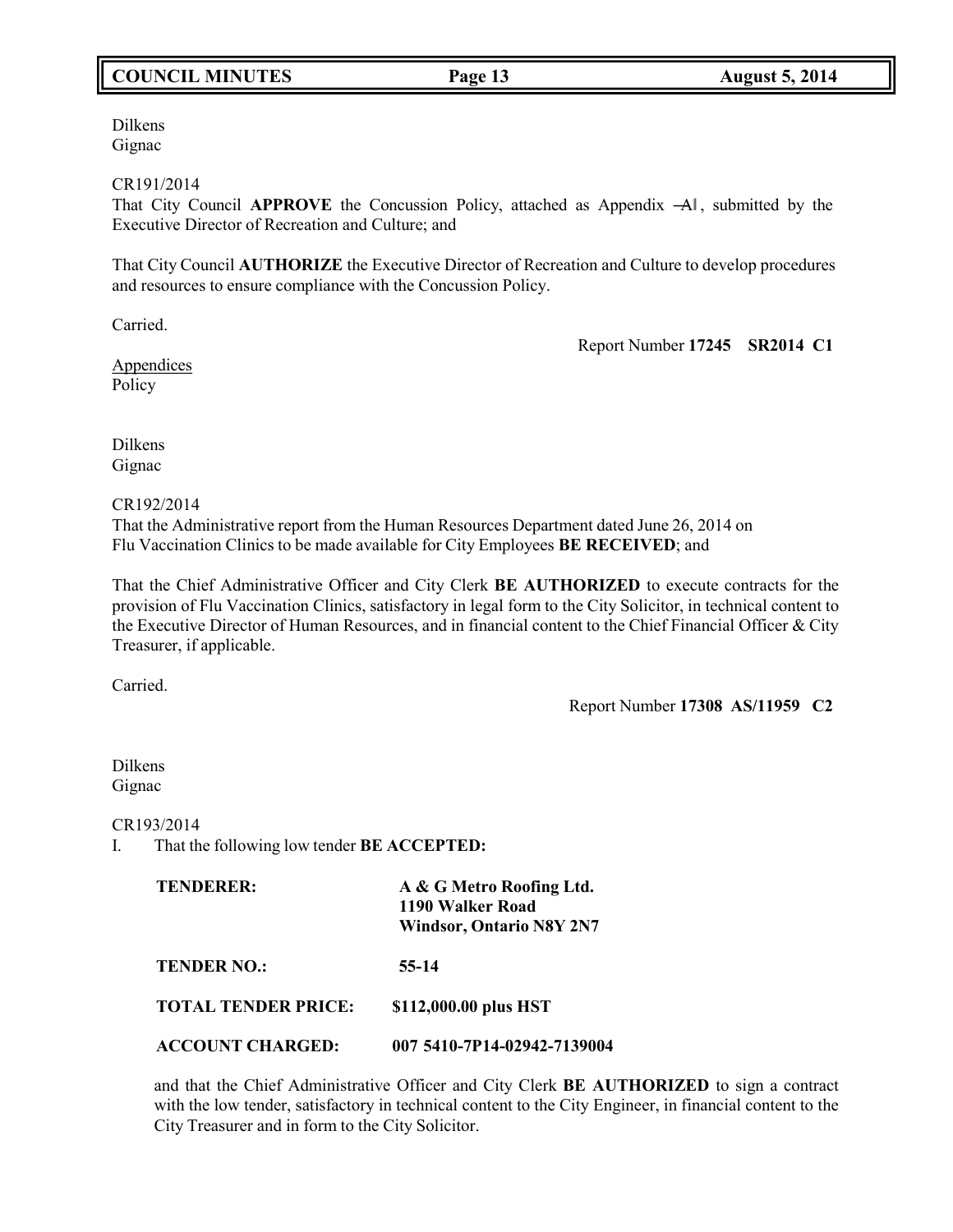|          | <b>COUNCIL MINUTES</b>  | Page 14                                                                           | <b>August 5, 2014</b> |
|----------|-------------------------|-----------------------------------------------------------------------------------|-----------------------|
| Π.       |                         | That the following low request for quotation <b>BE ACCEPTED.</b>                  |                       |
|          | <b>BIDDER:</b>          | Rocana Construction Inc.<br>880 Cousineau Road<br><b>Windsor, Ontario N9G 1V7</b> |                       |
|          | <b>RFO NO.:</b>         | SF-061914-01                                                                      |                       |
|          | <b>TOTAL PRICE:</b>     | \$37,200.00 plus HST                                                              |                       |
|          | <b>ACCOUNT CHARGED:</b> | 007-5410-7P14-02942-7139004                                                       |                       |
| Carried. |                         |                                                                                   |                       |

Report Number **17300 SF/11960 C3**

Dilkens Gignac

### CR194/2014

That Council **ADOPT** By-law 134-2014 for the construction of curbs and gutters and boulevard restoration on Turner Road from Seymour Boulevard to Sydney Avenue as a Local Improvement in accordance with Section 5 of Ontario Regulation 586/06, made under *Municipal Act 2001*.

Carried.

Report Number **17294 SW/11893 C4**

Marra Dilkens

## CR195/2014

That City Council **AUTHORIZE** the Chief Administrative Officer and the City Clerk to execute all documents necessary to complete the transaction generally in accordance with the terms of the agreement as provided herein, satisfactory in form to the City Solicitor, in technical content to the City Engineer and financial content to the City Treasurer, and **REAFFIRM** all previous authorizations where applicable and necessary to finalize the intended transaction, and that the City Solicitor **BE AUTHORIZED** to sign any documents standard to the required real estate transaction(s).

Carried.

Mayor Francis was absent from the meeting when the vote was taken on this matter.

Report Number **17295 APM/11261 5**

Gignac Dilkens

CR196/2014

That Council **RECEIVE FOR INFORMATION** the 2014 2nd Quarter Operating Budget Variance Report dated July 3, 2014 from the Chief Financial Officer and City Treasurer; and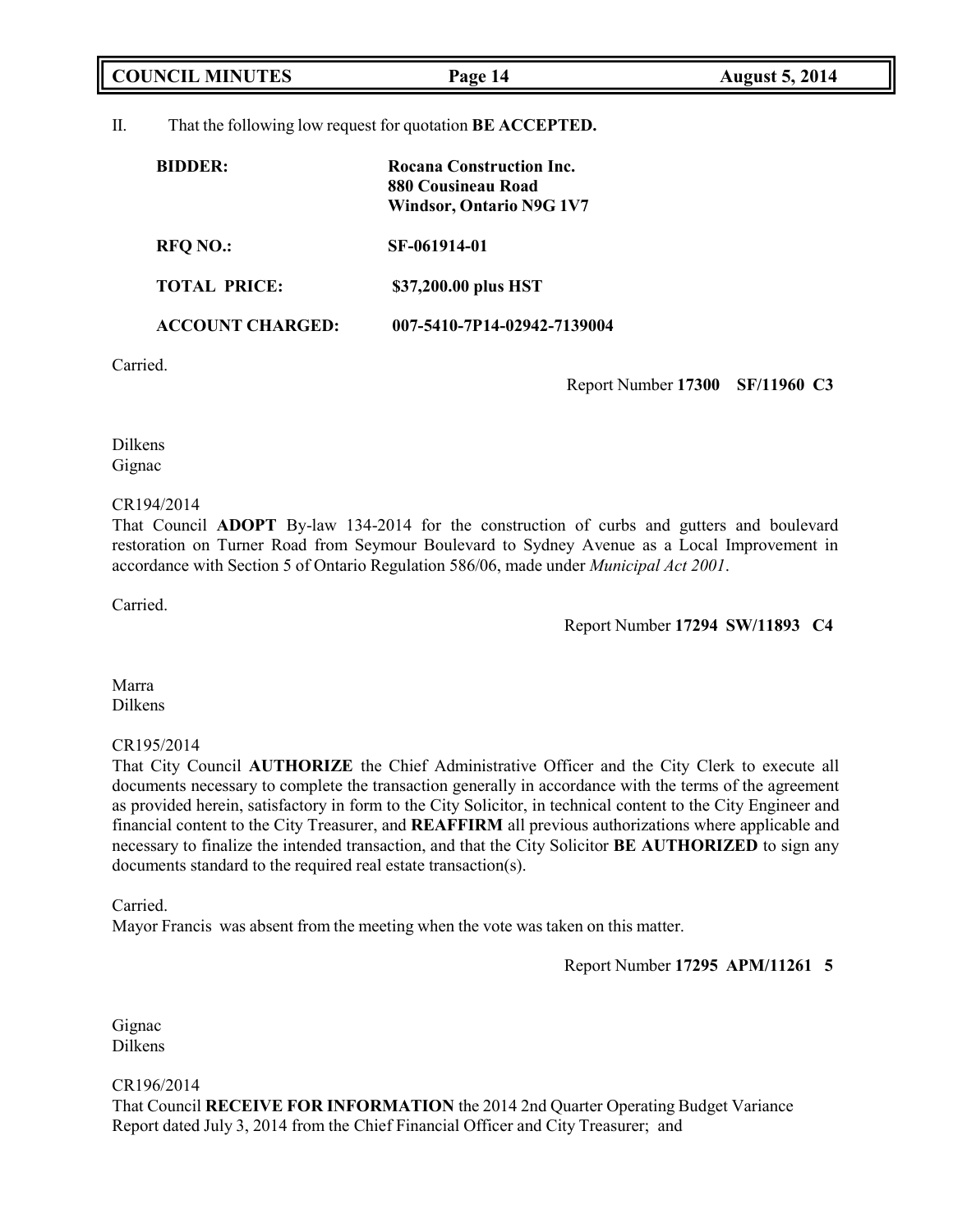|  | <b>COUNCIL MINUTES</b> |
|--|------------------------|
|--|------------------------|

That the CAO in concert with the CFO & City Treasurer **BE DIRECTED** to continue monitoring the 2014 Operating Budget and Actuals and pro-actively take steps to mitigate any significant variances projected.

Carried.

Councillor Jones was absent from the meeting when the vote was taken on this matter.

Report Number **17303 AFB/11647 6**

Gignac Sleiman

### CR197/2014

That the Delegation of Authority Semi-Annual Status Report for the first half of 2014 (January 1, 2014 through June 30, 2014) **BE RECEIVED** for information; and

That City Council **APPROVE** the amended terms and conditions criteria for Joint Use Agreements (Section 1.3 of the Delegation of Authority By-law 208-2008) to include  $-3$ . A lease and/or license agreement with a third-party may, at times, include a joint use agreement'l; and

That City Council **APPROVE** the amended terms and conditions criteria for Accounts Receivable Write-Off Interest (Section 1.13) of the Delegation of Authority By-law 208-2008 whereby the Chief Administrative Officer is responsible to approve all non-collectible accounts receivable write-off up to \$150,000 plus any related interest or penalties on a per account basis and approve the initiation of legal proceedings for the purposes of collection accounts receivable up to \$150,000 where considered appropriate; and

That City Council **APPROVE** the amended criteria for reimbursement of Moving Expenses (Section 1.21 of the Delegation of Authority By-law 208-2008) to:

- amend eligibility by increasing the minimum relocation distance to more than 200 kilometres from Windsor;
- include Managers and Supervisors (and others in extenuating circumstances) as eligible for moving expenses; and
- set a maximum reimbursement allowance of \$7,500 per instance for the Chief Administrative Officer to consider and approve for select recruitments; and

That City Council **APPROVE** the amended description for Work Placement Program Initiatives (Section 1.27 of the Delegation of Authority By-law 208-2008) to include agencies that serve disadvantaged, underemployed or disabled populations; and

That City Council **APPROVE** an amendment of the Delegation of Authority By-law 208-2008 to remove reference to specific company names from the title for the item of Execution of Great-West Life and AXA Insurance Contract Renewals/Amendments (Section 1.45) to read ―Contract Renewals/Amendments with Benefit Carriers/Providers‖**;** and

That City Council **AUTHORIZE** the City Solicitor to amend the Delegation of Authority By-law 208- 2008 as per the items listed in this report since the by-law was last consolidated December 1, 2008; and further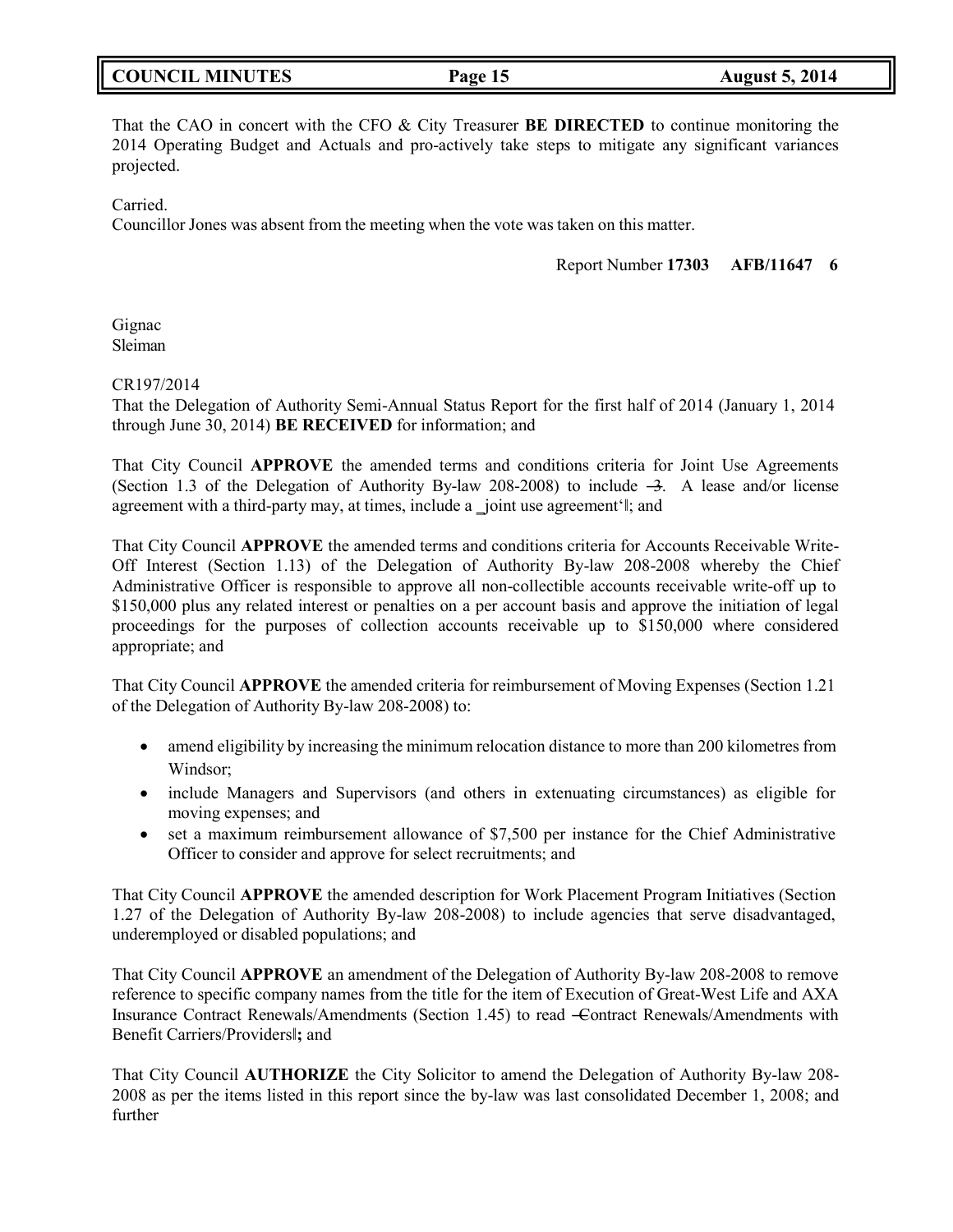## **COUNCIL MINUTES Page 16 August 5, 2014**

That City Council **APPROVE** a temporary exception to Article 6(a) of By-law #218-2002 establishing the position of the Chief Administrative Officer for The Corporation of the City of Windsor, thereby waiving the requirement for City Council approval of appointments of senior managers at the Executive Director level and Corporate Leadership Team level, limited to the timeframe when City Council may find itself in a lame duck position leading up to and immediately following the 2014 municipal election.

Carried.

Councillor Kusmierczyk voting nay. Councillor Marra discloses an interest and abstains from voting on CAO Items 2657 and 2753.

Report Number **17297 AS/7748 C7**

Halberstadt Jones

### CR198/2014

That the report dated June 2014, titled -Central Riverfront Implementation Plan Public Consultation Summary Recommendations‖ by Landmark Engineers Inc., **BE RECEIVED** and used with the Central Riverfront Implementation Plan of 2000 as an update.

Carried.

Report Number **17278 APM/4691 8**

Valentinis Marra

## CR199/2014

That Administration **BE DIRECTED** to prepare an administrative report on the feasibility and operational and capital costs of expanding the present complement of art carts; as well as a report on the operating and capital costs of establishing a children's kite park on the eastern boundary of the Central Riverfront Implementation Plan area.

Carried.

Report Number **17278 APM/4691 8**

Gignac Valentinis

## CR200/2014

That Administration **ISSUE AN RFP** to retain an Engineer to conduct the necessary next steps of the Environmental Assessment process, sign and prepare a design for location of a crossing of Riverside Drive to determine the best location per the Municipal EA process, outline and bring back to Council the recommended option and budget moving forward to construct the necessary works.

Carried.

At the request of Mayor Francis a **recorded vote** is taken:

## **RESULTS OF RECORDED VOTE:**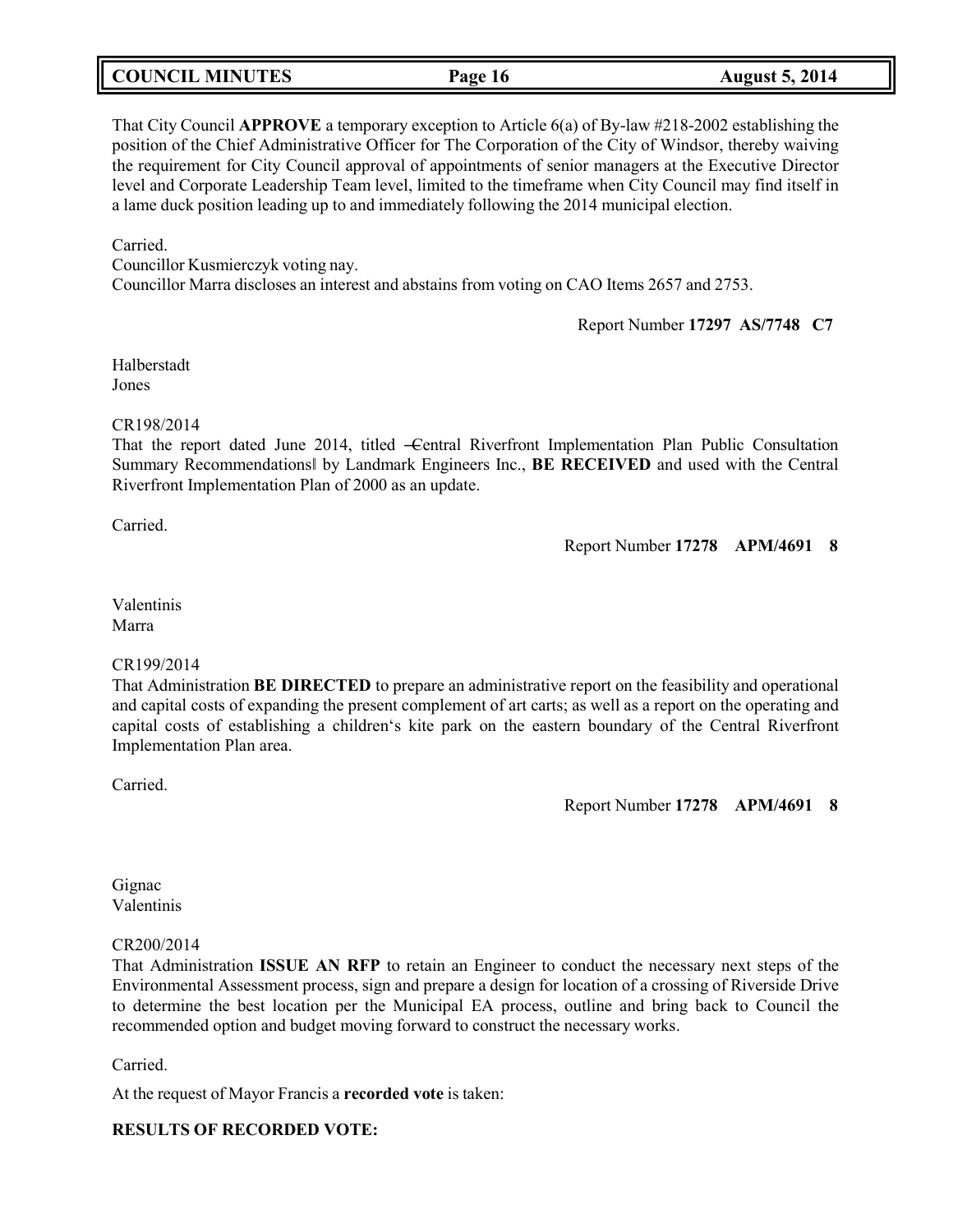**COUNCIL MINUTES Page 17 August 5, 2014**

|         | In Favour Councillors Gignac, Maghnieh, Valentinis, Jones, Dilkens, Sleiman<br>and Mayor Francis |  |
|---------|--------------------------------------------------------------------------------------------------|--|
| Opposed | Councillors Halberstadt, Payne, Kusmierczyk and Marra                                            |  |
| Abstain | $\blacksquare$ None                                                                              |  |
| Absent  | $\mathbb{N}$ one                                                                                 |  |

## Report Number **17278 APM/4691 8**

Dilkens Marra

## CR201/2014

That Administration **REVIEW** the necessary work to improve bathroom facilities along the Central Riverfront Implementation Plan and then report back to Council to determine if it is within the budget for future works.

Report Number **17278 APM/4691 8**

### Marra Valentinis

### CR202/2014

That Administration **REPORT BACK** on the cost of having additional lighting to riverfront pathway for those sections that do not currently have lighting and report this back to City Council for future budget plans.

Report Number **17278 APM/4691 8**

### Marra Dilkens

## CR203/2014

That Administration **ALLOCATE** \$40,000 from the funding to produce a complete report on what is needed to complete the festival stage, plaza and walkway.

Report Number **17278 APM/4691 8**

## Gignac Sleiman

## CR204/2014

That the 48 recommendations contained in the report (-Central Riverfront Implementation Plan Public Consultation, Summary Recommendations by Landmark Engineers Inc.‖) **BE USED** as a guide to planning the riverfront and considered at Operating and Capital Budgets.

Carried.

Report Number **17278 APM/4691 AFB/11935 8**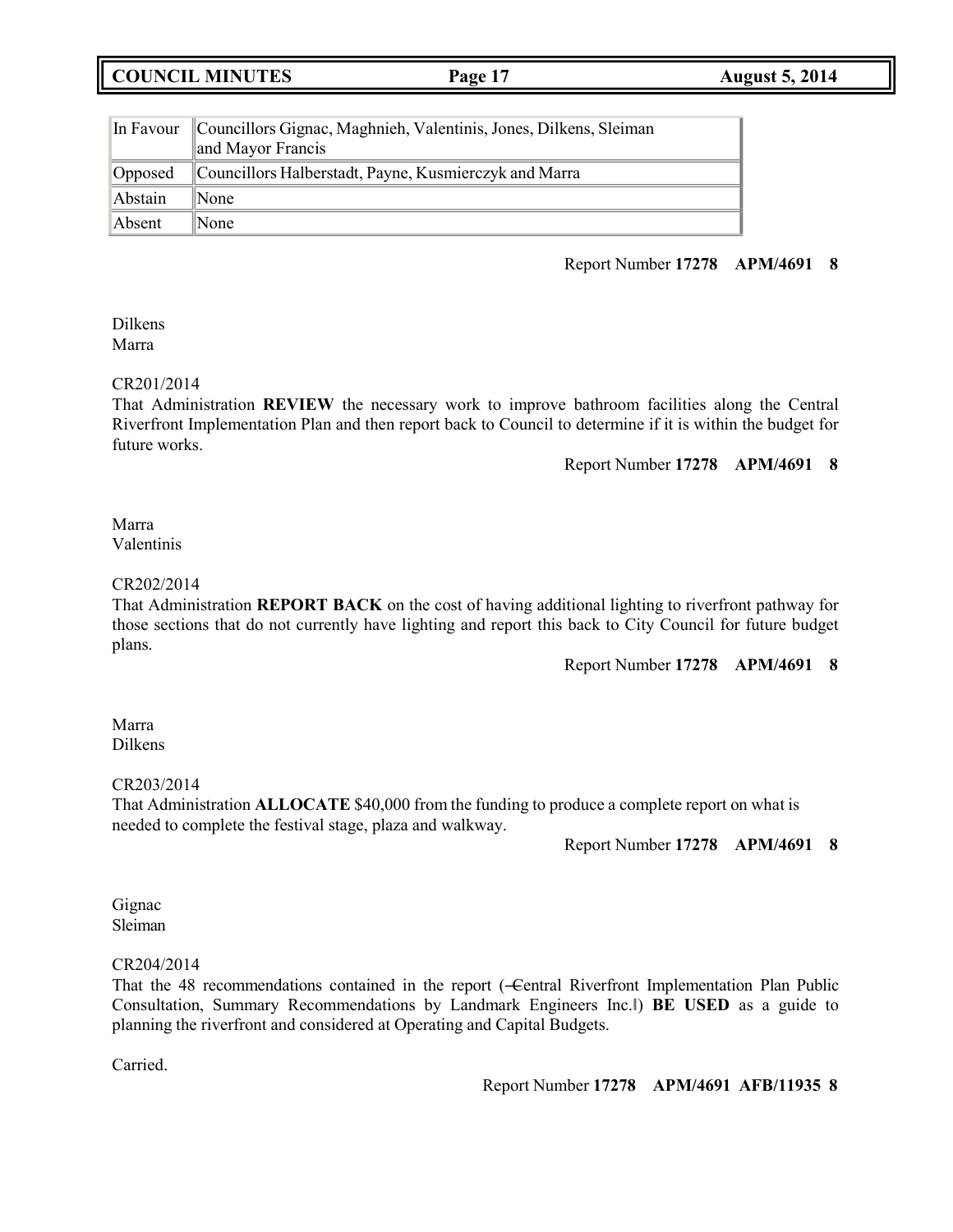# **COUNCIL MINUTES Page 18 August 5, 2014**

Halberstadt Dilkens

### CR205/2014

That a one-time capital investment in the amount of \$107,000 **BE ALLOCATED** to the Bert Weeks Memorial Garden for capital restoration purposes and that this **BE FUNDED** from the Ontario Summer Games Surplus; and further,

That \$65,500 per annum **BE ALLOCATED** in 2015 and 2016, for the required ongoing maintenance of the Bert Weeks Memorial Garden, and that this amount **BE FUNDED** for 2015 and 2016 from the \$2 million placeholder approved as part of the 2014 capital budget for Riverfront Initiatives, and that after this 2 year period, that these costs **BE FUNDED** on a go-forward basis from the existing Parks Department Operational Budget.

Carried.

Report Number **17291 SR2014 AFB/11935 9**

## Jones Sleiman

## CR206/2014

That the report of the Executive Director of Recreation and Culture dated July 7, 2014 entitled —Windsor Express Basketball License Agreement Renewal‖ **BE REFERRED** back to Administration; and further

That Administration **BE DIRECTED** to meet with Windsor Express Basketball Inc. Administration to discuss creative options for an agreement; and

That the results **BE REPORTED** back to the August 25, 2014 meeting of City Council.

Carried.

Councillors Halberstadt and Gignac voting nay.

Report Number **17277 SR/11962 10**

Dilkens Gignac

## CR207/2014

- A. That City Council **ENDORSE** Windsor as a host community for the Pan Am Games Torch Relay and further;
- B. That the Chief Administrative Officer and City Clerk **BE AUTHORIZED** to sign a Memorandum of Understanding with Toronto 2015 confirming the City of Windsor to be a willing host for the Pan Am Torch Relay, subject to legal approval by the City Solicitor, financial approval by the City Treasurer, and technical approval by the Community Development and Health Commissioner and Executive Director of Recreation and Culture and further, should the City of Windsor be designated a Host Community;
- C. That the Executive Director of Recreation and Culture **BE AUTHORIZED** to execute a Community Celebration as required by the Memorandum of Understanding and Community Planning Guide with a ceiling of \$15,000 cash being contributed by the City of Windsor and further;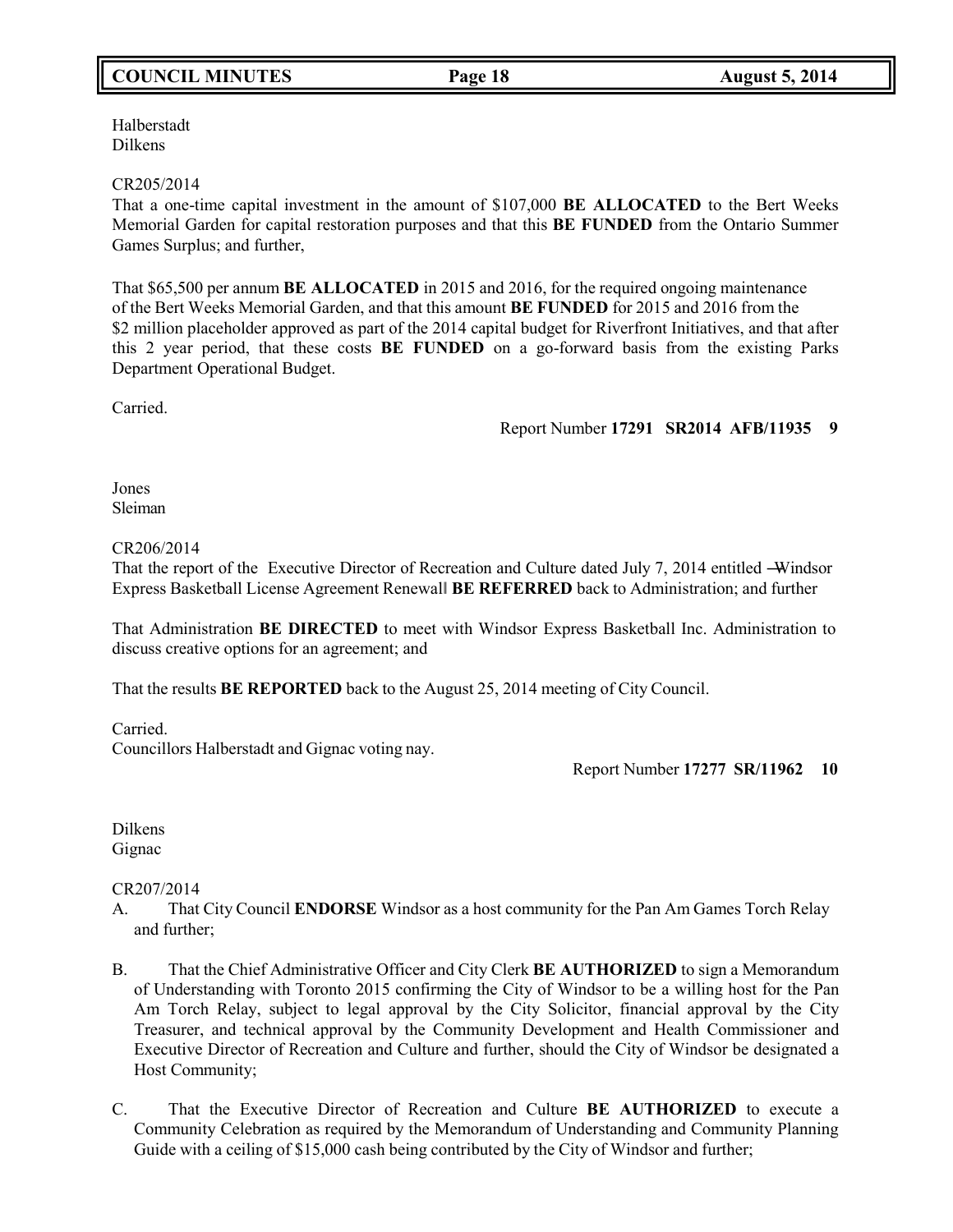- D. That City Council **APPROVE** a newly established capital project for \$15,000 to be funded from the 2014 Enhanced Capital Plan placeholder for Economic Development in the CAO's Office and further;
- E. That the Executive Director of Recreation and Culture **BE DIRECTED** to apply for grant funding to cover any costs associated with Windsor's Community Celebration for the Pan Am Torch Relay and, subject to such programs being available;
- F. That the Chief Administrative Officer and City Clerk **BE AUTHORIZED** to execute any required documents for that purpose, subject to legal approval by the City Solicitor, financial approval by the City Treasurer, and technical approval by the Community Development and Health Commissioner and Executive Director of Recreation and Culture;
- G. That Administration **BE AUTHORIZED** to take any other steps as may be required to bring effect to these resolutions, and further,
- H. That any such steps taken **BE REPORTED** to City Council as soon as is practical following the action.

Carried.

Report Number **17302 SR/11961 C11**

Gignac Marra

#### CR208/2014

That the report of PriceWaterhouseCoopers (PWC) dated June 30, 2014 regarding – Internal Audit Performance Dashboard‖, attached hereto as Appendix A **BE RECEIVED**, as presented.

Carried.

**AF2014 12**

Appendices Report

## **STANDING COMMITTEE RESOLUTIONS**

Moved by Councillor Dilkens, seconded by Councillor Gignac, **M308-2014** That the Minutes of the Museum Development Project Steering Committee meeting held April 30, 2014 **BE ADOPTED** as presented. Carried.

**MB 2014**

Moved by Councillor Dilkens, seconded by Councillor Gignac, **M309-2014** That the Minutes of the Museum Development Project Steering Committee meeting held May 21, 2014 **BE ADOPTED** as presented. Carried.

**MB 2014**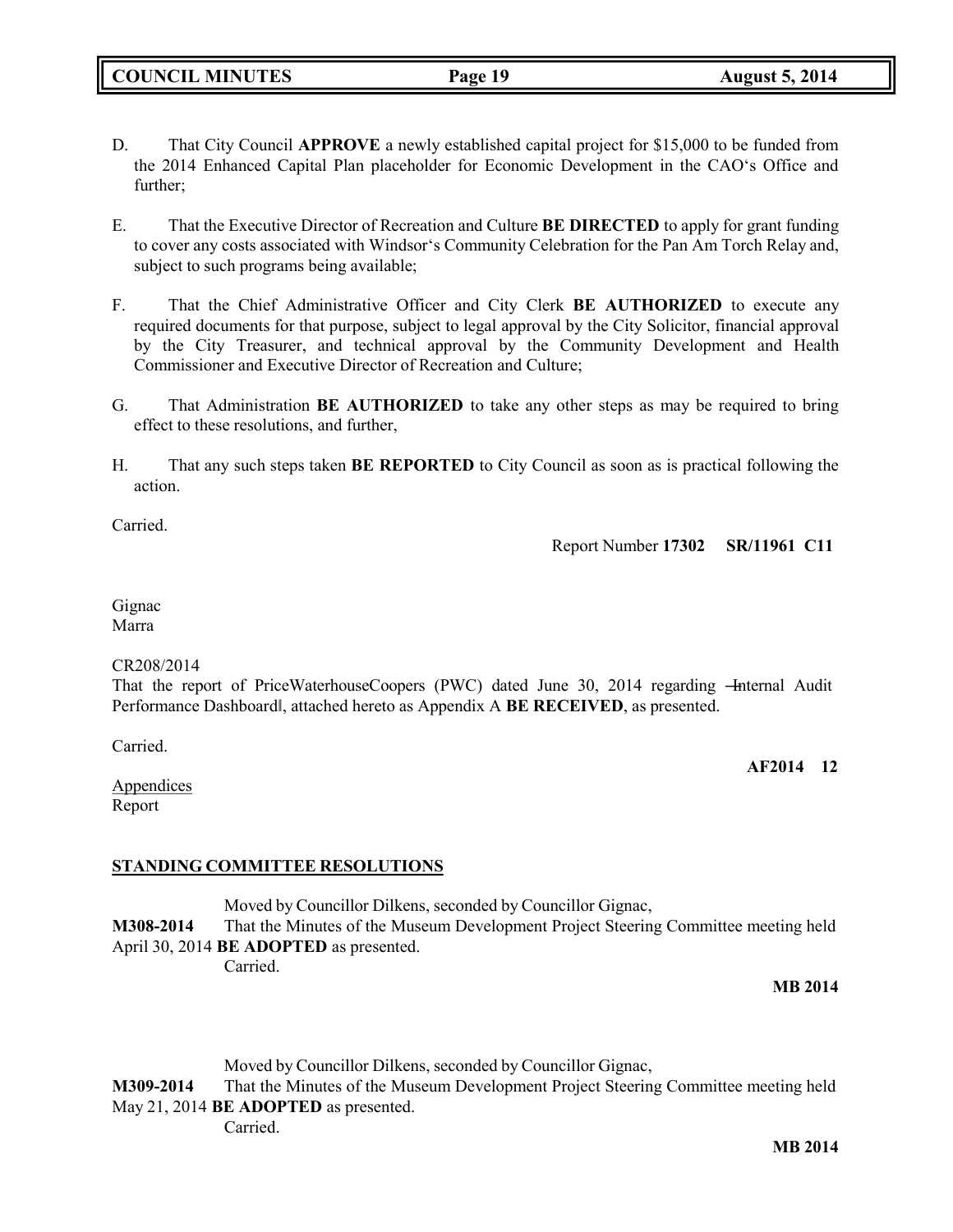## Moved by Councillor Dilkens, seconded by Councillor Gignac,

**M310-2014** That **Report No. 236 of the Planning & Economic Development Standing Committee** of its meeting held July 14, 2014 regarding ―Commercial Plaza, 3211-3215 Sandwich Street Heritage Alteration Permit‖ **BE ADOPTED** as presented.

Carried.

### Report Number **17233 MB2014**

Moved by Councillor Dilkens, seconded by Councillor Gignac,

**M311-2014** That **Report No. 237 of the Planning & Economic Development Standing Committee** of its meeting held July 14, 2014 regarding ―Request to close part of the east-west alley located east side of McDougall Street, between Wyandotte Street East and Tuscarora Street, abutting north of the property known as 350 Tuscarora Street‖ **BE ADOPTED** as presented.

Carried.

Report Number **17276 SAA2014**

APPENDICES Drawing No. CC-1655

Moved by Councillor Jones, seconded by Councillor Valentinis,

**M312-2014** That **Report No. 347 of the Windsor Heritage Committee** of its meeting held July 9, 2014 regarding ―Request for Demolition of Heritage-Listed Property-Wiser's Reception Centre, 2072 Riverside Drive East‖ **BE DEFERRED** at the request of the Mayor, to allow for discussions with interested parties for a possible solution.

Carried.

Report Number **17272 MB2014**

Moved by Councillor Dilkens, seconded by Councillor Gignac,

**M313-2014** That **Report No. 348 of the Windsor Heritage Committee** of its meeting held July 9, 2014 regarding ―Request for Demolition of Heritage-Listed Property, and Application by the Owner for an exemption from Demolition Control By-Law 20-2007 Maryvale (McIssac Building), 3650 Wells Street‖ **BE ADOPTED** as amended to also include the following additional Administrative recommendation:

II. THAT an exemption from Demolition Control By-law 20-2007 **BE GRANTED** to Maryvale Children's Mental Health Centre, the owner of the property located at 3650 Wells Street, for a request to demolish the McIssac Building, a residential building at Maryvale, without a replacement residential unit, under provisions of the *Planning Act*.

Carried. Councillor Payne discloses an interest and abstains from voting on this matter.

Report Number **17232 MB2014**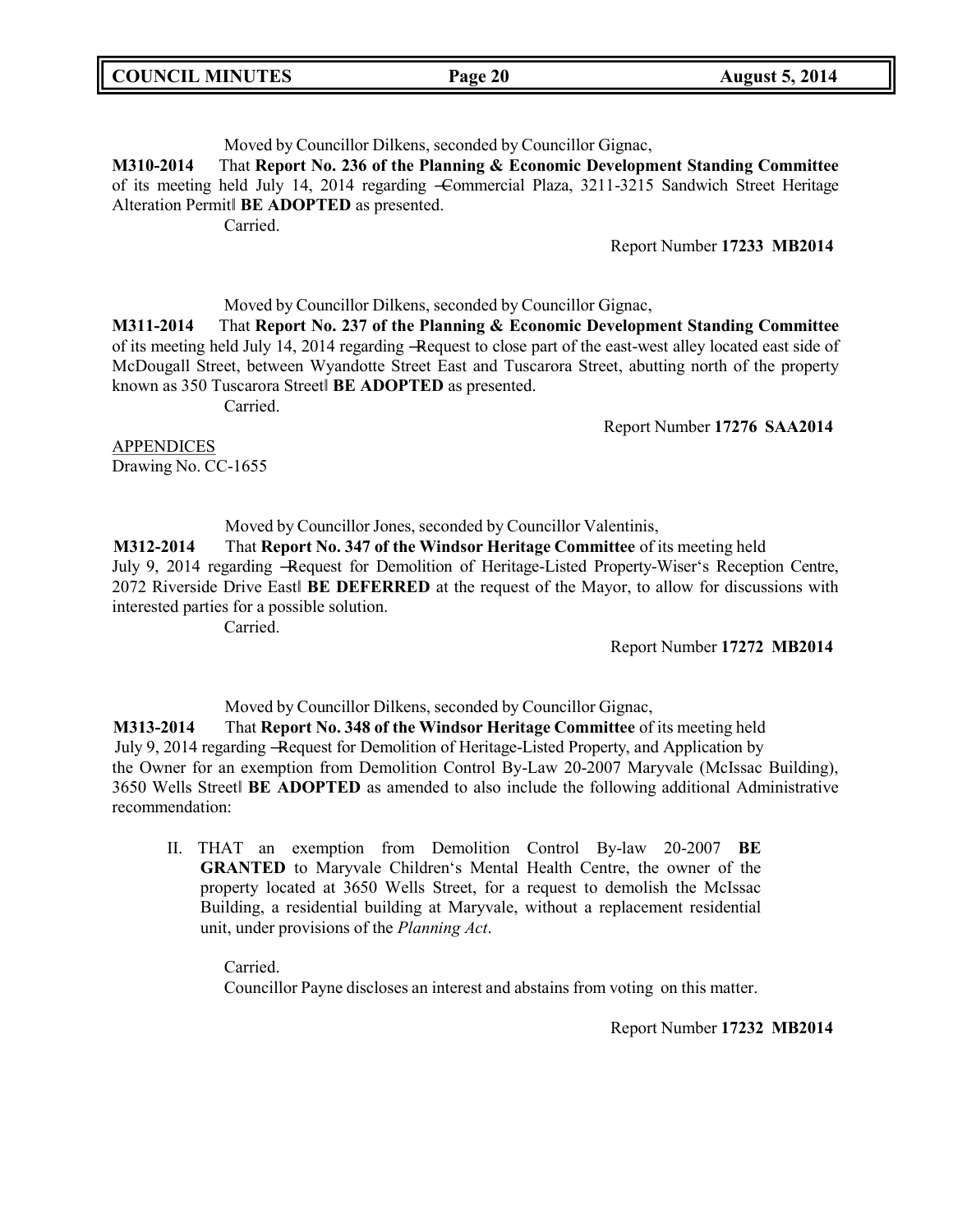Moved by Councillor Gignac, seconded by Councillor Sleiman,

**M314-2014** That **Report No. 151** of the **Environment, Transportation & Public Safety Standing Committee** of its meeting held June 19, 2013 regarding ―Windsor Fire & Rescue Services Five Year Strategic Plan 2013-2017 Final‖ **BE ADOPTED** as presented.

Carried.

Councillor Jones was absent from the meeting when the vote was taken on this matter.

Report Number **16592 SF2014**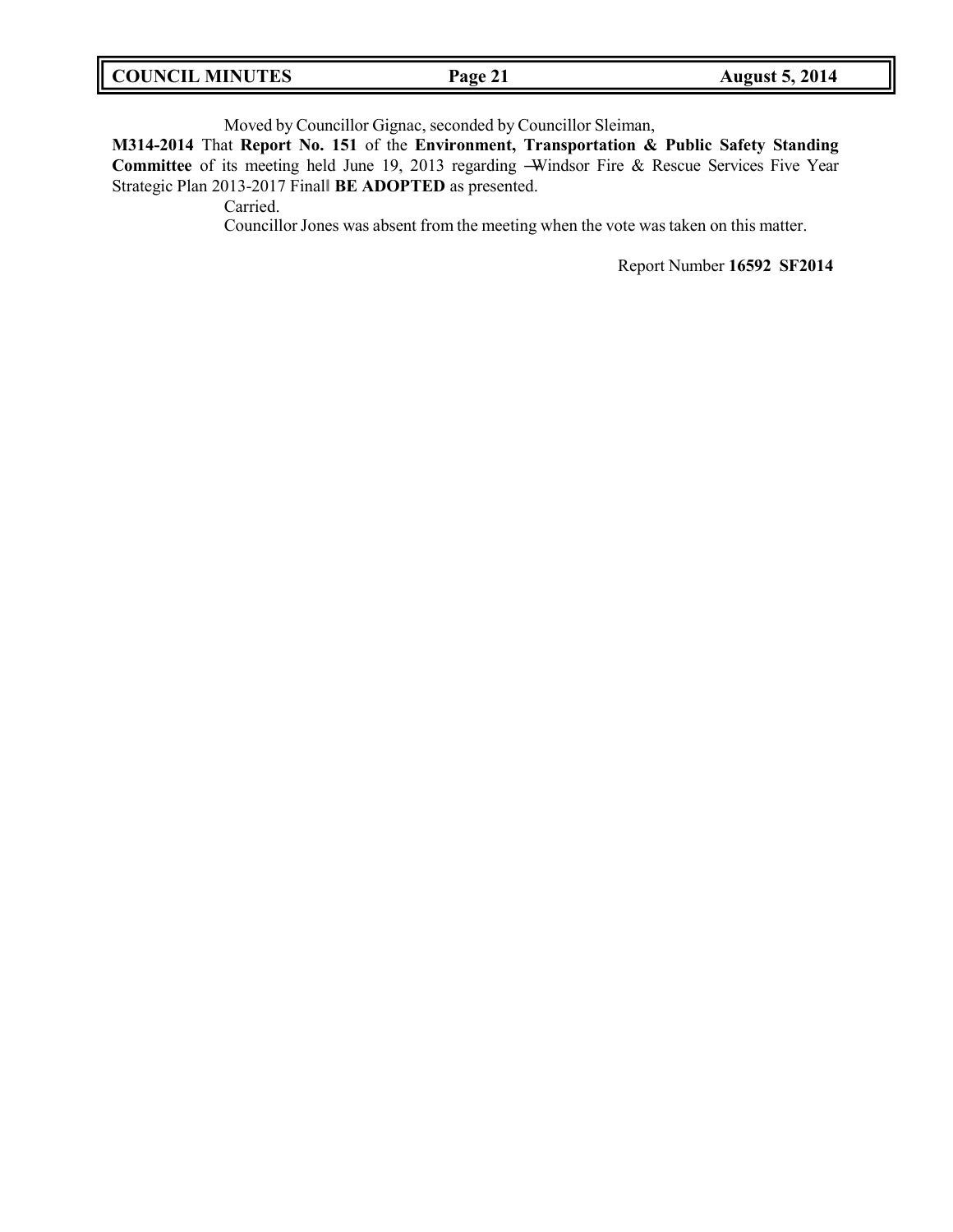**Adopted by Council at its meeting held August 5, 2014 [M310-2014]** /AC Windsor, Ontario August 5, 2014

## **REPORT NO. 236** of the **PLANNING & ECONOMIC DEVELOPMENT STANDING COMMITTEE** of its meeting held July 14, 2014

| <b>Present:</b> | <b>Councillor Irek Kusmierczyk</b> |  |
|-----------------|------------------------------------|--|
|                 | <b>Councillor Hilary Payne</b>     |  |
|                 | <b>Councillor Ed Sleiman</b>       |  |
|                 | <b>Barbara Bjarneson</b>           |  |
|                 | <b>Councillor Drew Dilkens</b>     |  |
|                 | <b>Councillor Bill Marra</b>       |  |
| <b>Regrets:</b> | <b>Merrill Baker</b>               |  |

That the following recommendations of the Planning & Economic Development Standing Committee **BE APPROVED** as follows**:**

Moved by Councillor Dilkens, seconded by Councillor Sleiman

**THAT** Report No. 346 of the Windsor Heritage Committee (Commercial Plaza, 3211-3215 Sandwich Street Heritage Alteration Permit) **BE RECEIVED** for information Carried.

*Clerk's Note:*The report of the Heritage Planner dated June 2, 2014 entitled -Commercial Plaza, 3211-3215 Sand

**CHAIRPERSON**

**SUPERVISOR OF COUNCIL SERVICES (A)**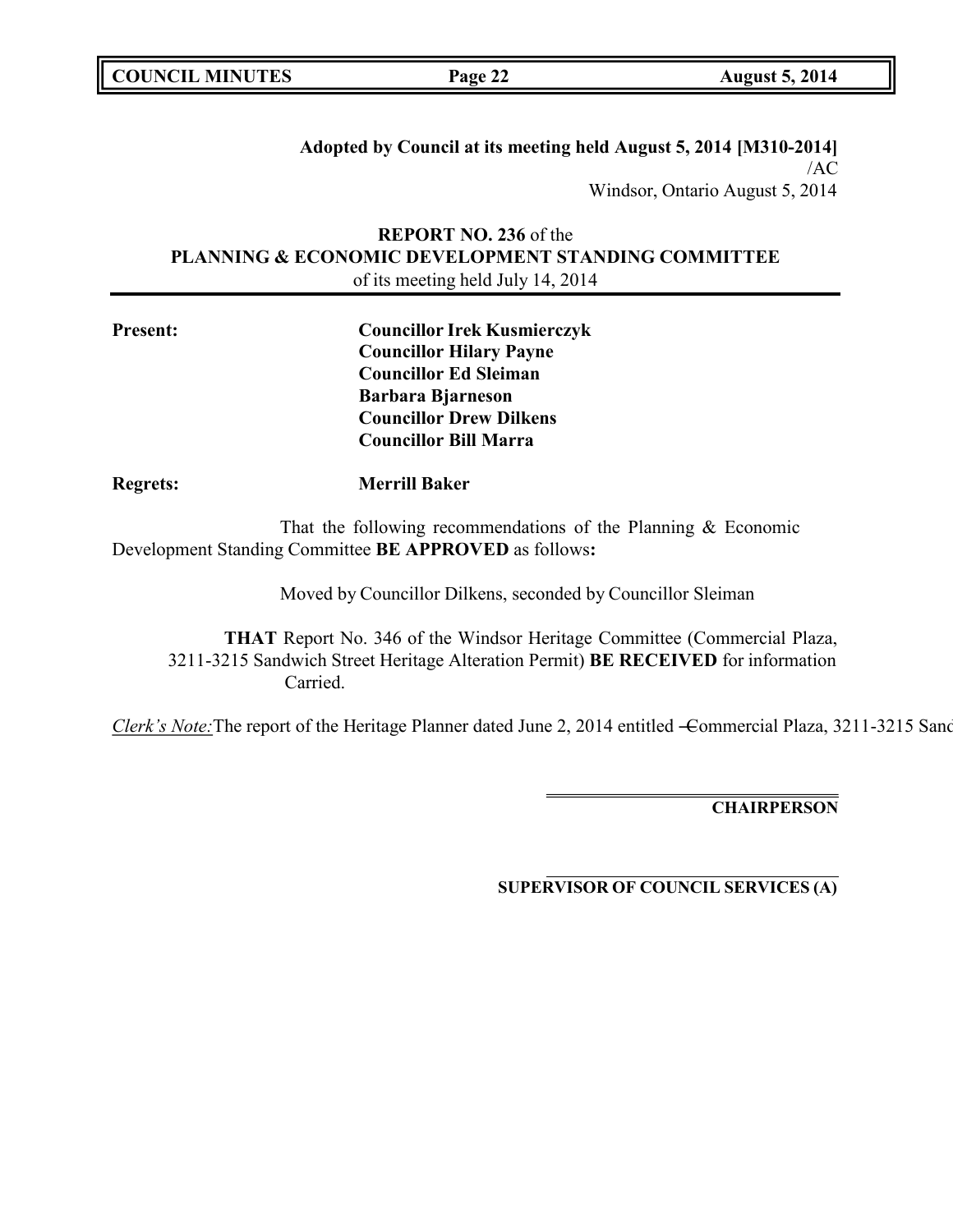## **Adopted by Council at its meeting held August 5, 2014 [M311-2014]** /AC Windsor, Ontario August 5, 2014

# **REPORT NO. 237** of the **PLANNING & ECONOMIC DEVELOPMENT STANDING COMMITTEE** of its meeting held July 14, 2014

| <b>Present:</b> | <b>Councillor Irek Kusmierczyk</b> |
|-----------------|------------------------------------|
|                 | <b>Councillor Hilary Payne</b>     |
|                 | <b>Councillor Ed Sleiman</b>       |
|                 | <b>Barbara Bjarneson</b>           |
|                 | <b>Councillor Drew Dilkens</b>     |
|                 | <b>Councillor Bill Marra</b>       |

**Regrets: Merrill Baker**

That the following recommendations of the Planning & Economic Development Standing Committee **BE APPROVED** as follows**:**

Moved by Councillor Dilkens, seconded by Councillor Sleiman

- I. **THAT** the portion of the 3.05 metre (10 feet) wide east-west alley located east of McDougall Street, between Wyandotte Street East and Tuscarora Street, shown as Part 1 on Drawing No. CC-1655 *attached* hereto as Appendix ―A‖, **BE ASSUMED** for subsequent closure; and
- II. **THAT** the portion of the 3.05 metre (10 feet) wide east-west alley located east of McDougall Street, between Wyandotte Street East and Tuscarora Street, shown as Part 1 on Drawing No. CC-1655 *attached* hereto as Appendix ―A‖, **BE CLOSED AND CONVEYED** to the abutting property owners, subject to the easements and conveyance costs noted below; and

# III. **THAT** Easements **BE REQUIRED** in favour of:

- Bell Canada
- Cogeco Cable Canada LP
- Enwin Utilities Ltd.; and
- IV. **THAT** Conveyance Cost **BE SET** as follows:

For property zoned CD3.6 - \$86.11 per square metre (\$8.00 per square foot) for lands without easements or \$43.06 per square metre (\$4.00 per square foot) for lands with easements. Survey cost and deed preparation in addition; and

V. **THAT** The City Planner **BE REQUESTED** to supply the appropriate legal description, in accordance with Drawing Number. CC-1655, *attached* hereto as Appendix ―A‖; and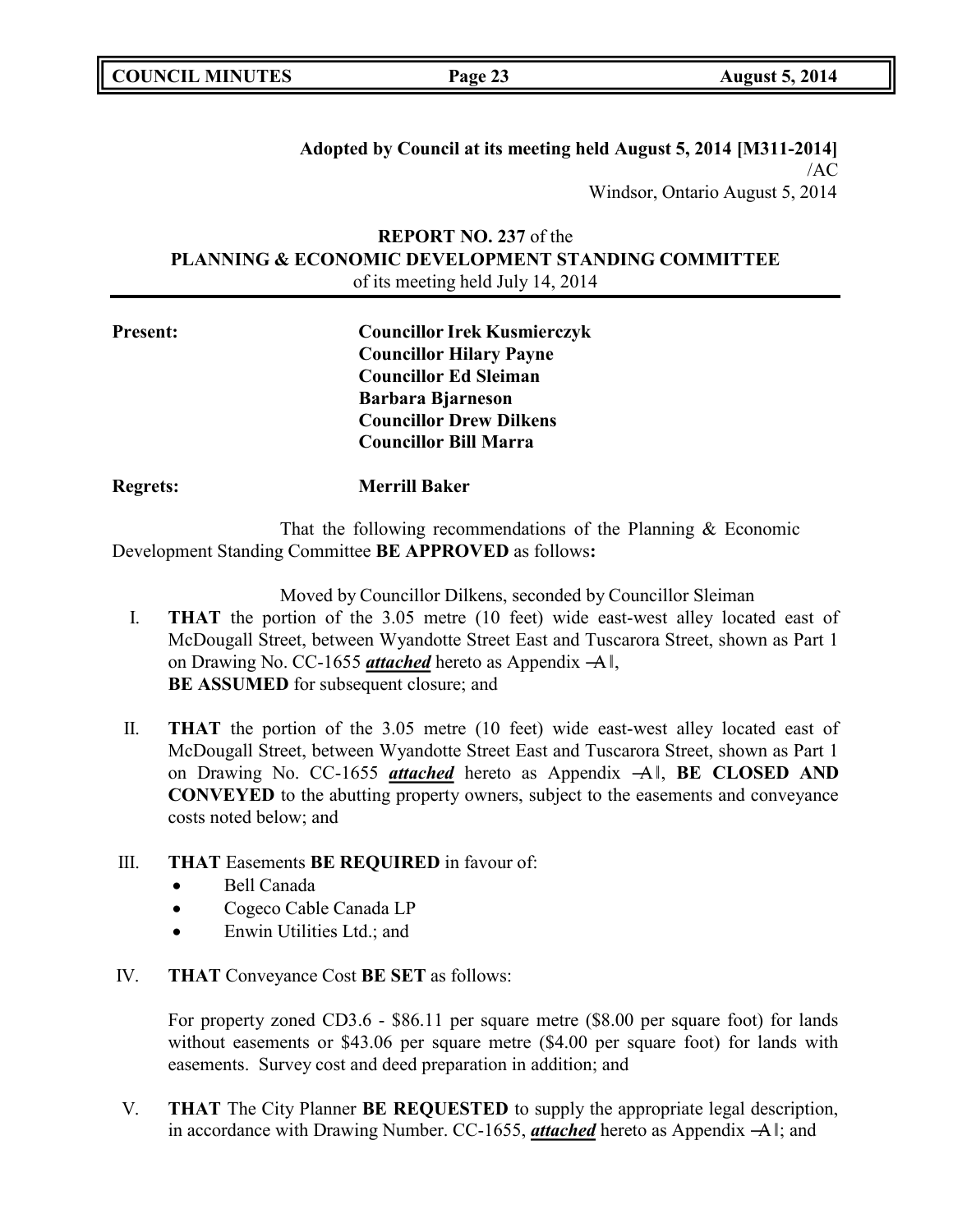|  | <b>COUNCIL MINUTES</b> |
|--|------------------------|
|--|------------------------|

- VI. **THAT** The City Planner, or designate, **BE AUTHORIZED** to publish the required legal notice; and
- VII. **THAT** The City Solicitor **BE REQUESTED** to prepare the necessary by-law(s)
- VIII. **THAT** The Chief Administrative Officer and City Clerk **BE AUTHORIZED** to sign all necessary documents approved as to form and content satisfactory to the City Solicitor; and
- IX. **THAT** the matter **BE COMPLETED** electronically pursuant to By-law Number 366- 2003.

Carried.

*Clerk's Note:* The report of the City Planner dated June 23, 2014 entitled -Request to close part of the east-west

**CHAIRPERSON**

**SUPERVISOR OF COUNCIL SERVICES (A)**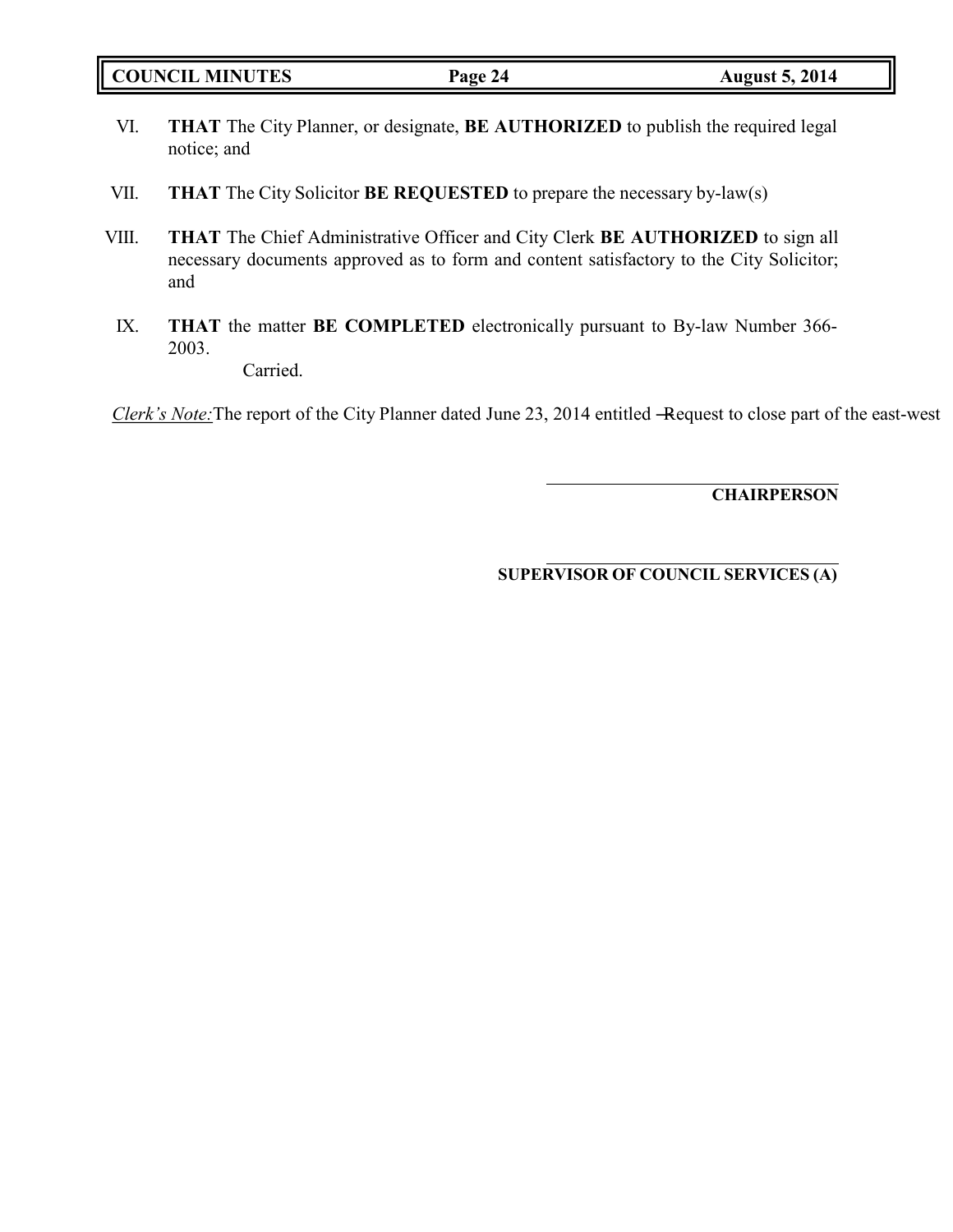**DEFERRED** at the request of the Mayor to allow for discussion with interested parties for a possible solution **as adopted by Council at its meeting held August 5, 2014 [M312-2014]** KK/ Windsor, Ontario August 5, 2014

**REPORT NO. 347** of the **Windsor Heritage Committee** at its meeting held July 9, 2014 5:30 o'clock p.m. Meeting Room 407, 400 City Hall Square East

#### **Members present at the July 9, 2014 meeting:**

Robin Easterbrook, Chair Councillor Fulvio Valentinis Lynn Baker Simon Chamely Andrew Foot Jeffrey Mellow Noreen Slack

Your Committee submits the following recommendation:

Moved by L. Baker, seconded by A. Foot,

That the request to demolish the Wiser's Reception Centre, listed on the Windsor Municipal Heritage Register, **BE DENIED**; and that the City Clerk **BE AUTHORIZED** to publish a Notice of Intention to Designate the Wiser's Reception Centre, part of the property at 2072 Riverside Drive East (Part Con 1 Lot 95), in accordance with Part IV of the *Ontario Heritage Act* for the reasons stated; and that said Notice shall not include the brick screen and iron gates south of the building.

Carried.

#### **LIVELINK #17272**

**Note:** The report of the Heritage Planner dated June 30, 2014 entitled -Request for Demolition of Heritage-Listed Property Wiser's Reception Centre, 2072 Riverside Drive East is **attached.** 

**CHAIR** 

COMMITTEE COORDINATOR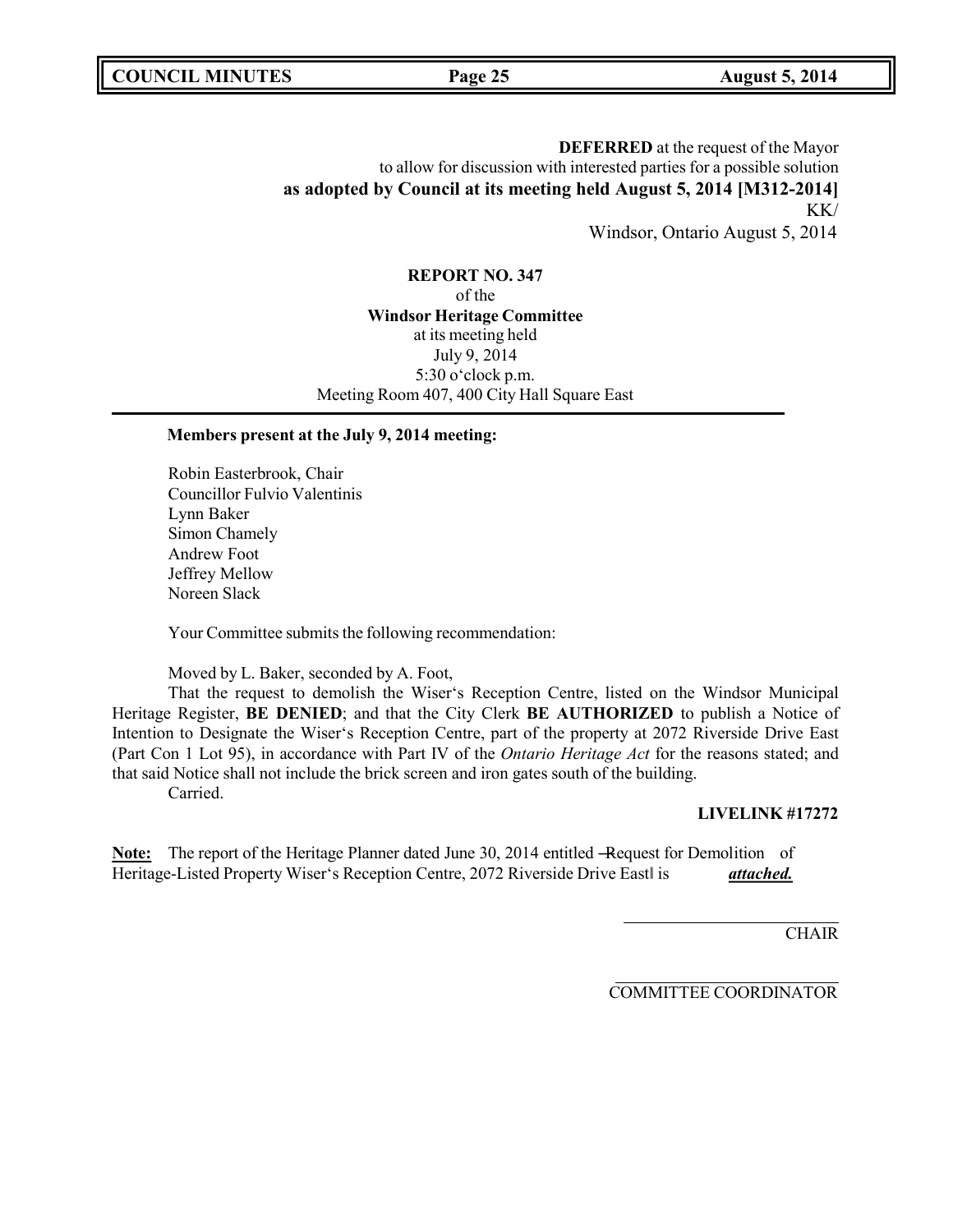**ADOPTED AS AMENDED** to include the Administrative recommendation II. **[SEE Clause II. In M313-2014] as adopted by Council at its meeting held August 5, 2014** KK/ Windsor, Ontario August 5, 2014

**REPORT NO. 348** of the **Windsor Heritage Committee** at its meeting held July 9, 2014 5:30 o'clock p.m. Meeting Room 407, 400 City Hall Square East

### **Members present at the July 9, 2014 meeting:**

Robin Easterbrook, Chair Councillor Fulvio Valentinis Lynn Baker Simon Chamely Andrew Foot Jeffrey Mellow Noreen Slack

Your Committee submits the following recommendation:

Moved by A. Foot, seconded by S. Chamely, That the request to demolish the McIssac Building (Plan 1365 Lots 73 and 74) at Maryvale, 3650 Wells Street, listed on the Windsor Municipal Heritage Register, **BE GRANTED** according to provisions of the *Ontario Heritage Act.* Carried.

#### **LIVELINK #17232**

Note: The report of the Heritage Planner dated June 30, 2014 entitled -Request for Demolition of Heritage-Listed Property, and Application by the Owner for an exemption from Demolition Control Bylaw 20-2007 Maryvale (McIssac Building), 3650 Wells Streetl is *attached*.

**CHAIR** 

COMMITTEE COORDINATOR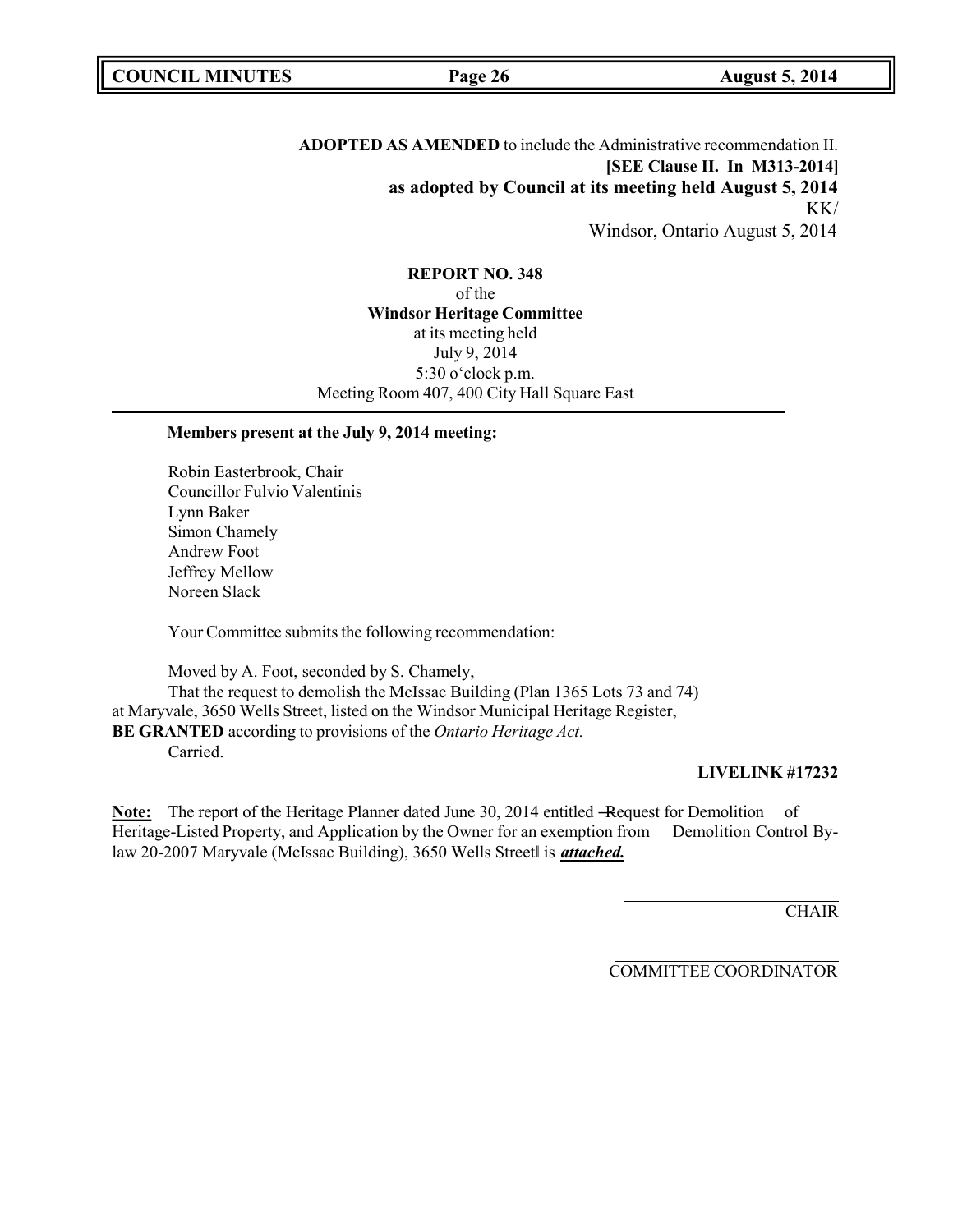|  | <b>COUNCIL MINUTES</b> |
|--|------------------------|
|--|------------------------|

## **Adopted by Council at its meeting held August 5, 2014 [M314-2014] DEFERRED as adopted by Council at its meeting held September 23, 2013 [M354-2013] /AA** Windsor, Ontario September 23, 2013

## **REPORT NO. 151** of the **ENVIRONMENT, TRANSPORTATION & PUBLIC SAFETY STANDING COMMITTEE** of its meeting held June 19, 2013

**Present: Councillor J. Gignac Councillor R. Jones Councillor H. Payne Councillor F. Valentinis, Chair**

**Regrets: Councillor A. Halberstadt**

That the following recommendations of the Environment, Transportation and Public Safety Standing Committee **BE APPROVED:**

Moved by Councillor Payne, seconded by Councillor Jones,

**THAT** the report from the Fire Chief dated June 19, 2013 entitled —Windsor Fire & Rescue Services Five Year Strategic Plan 2013-2017 Final Plan‖ **BE RECEIVED** for information; and further

**THAT** Chief Montone **BE REQUESTED** to make this presentation at an upcoming meeting of Windsor City Council.

Carried.

Clerk's Note: The administrative report authored by the Fire Chief dated May 15, 2013 entitled ―*Windsor Fire & Rescue Services Five Year Strategic Plan 2013-2017 Final Plan*‖ is *attached* as background information.

**LIVELINK 16592, SF2013**

**CHAIRPERSON**

**COUNCIL SECRETARIAT**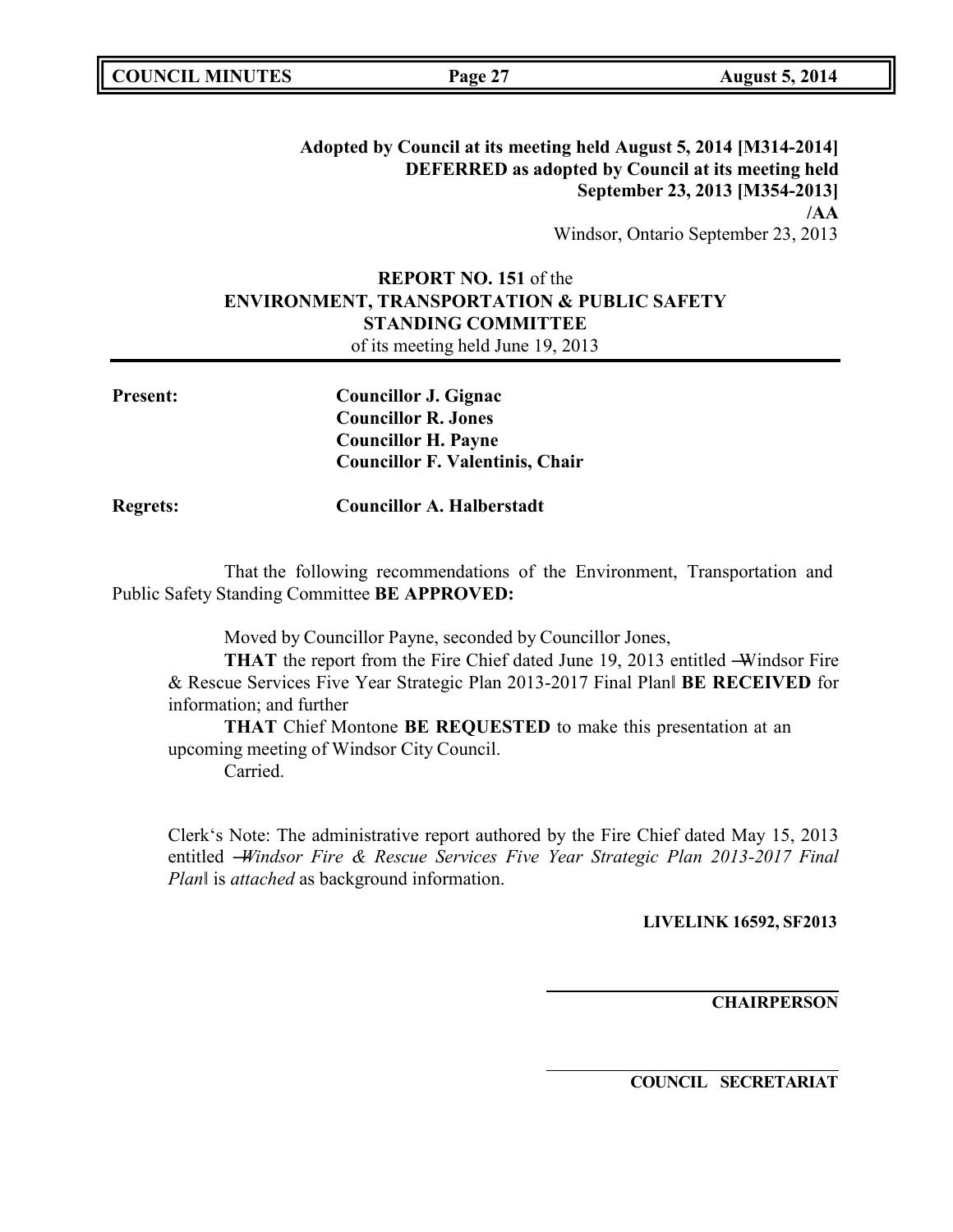| <b>COUNCIL MINUTES</b> | Page 28 | <b>August 5, 2014</b> |
|------------------------|---------|-----------------------|
|------------------------|---------|-----------------------|

**Adopted by Council at its meeting held August 5, 2014 [M318-2014]** SV/bm

# **SPECIAL MEETING OF COUNCIL – IN CAMERA August 5, 2014**

## **Meeting called to order at: 4:02p.m.**

## **Members in Attendance:**

Mayor E. Francis Councillor D. Dilkens Councillor R. Jones Councillor A. Halberstadt Councillor F. Valentinis Councillor B. Marra (arrives at 4:03 p.m.) Councillor J. Gignac Councillor A. Maghnieh Councillor H. Payne Councillor E. Sleiman Councillor I. Kusmierczyk

## **Also in attendance:**

H. Reidel, Chief Administrative Officer

J. Payne, Community Development and Health Commissioner and

- Corporate Leader Social Development, Health, Recreation and Culture
- M. Sonego, City Engineer and Corporate Leader Environmental Protection and Transportation
- S. Vlachodimos, Deputy City Clerk
- O. Colucci, Chief Financial Officer/City Treasurer and Corporate Leader Finance and Technology
- S. Askin-Hager, City Solicitor
- P. Brode, Senior Legal Counsel (Items 1,2 and 5)
- B. Montone, Fire Chief (Item 5)
- M. Stamp, Manager of Real Estate Services (Item 5)

# **Verbal Motion is presented by Councillor Payne, seconded by Councillor Valentinis,**

**to move in Camera for discussion of the following item(s):**

| ю. | Subject                            | Section – Pursuant<br>Municipal Act,<br>to<br>2001, as amended |
|----|------------------------------------|----------------------------------------------------------------|
|    | Legal/Property matter – settlement | 239(2)(e)(f)                                                   |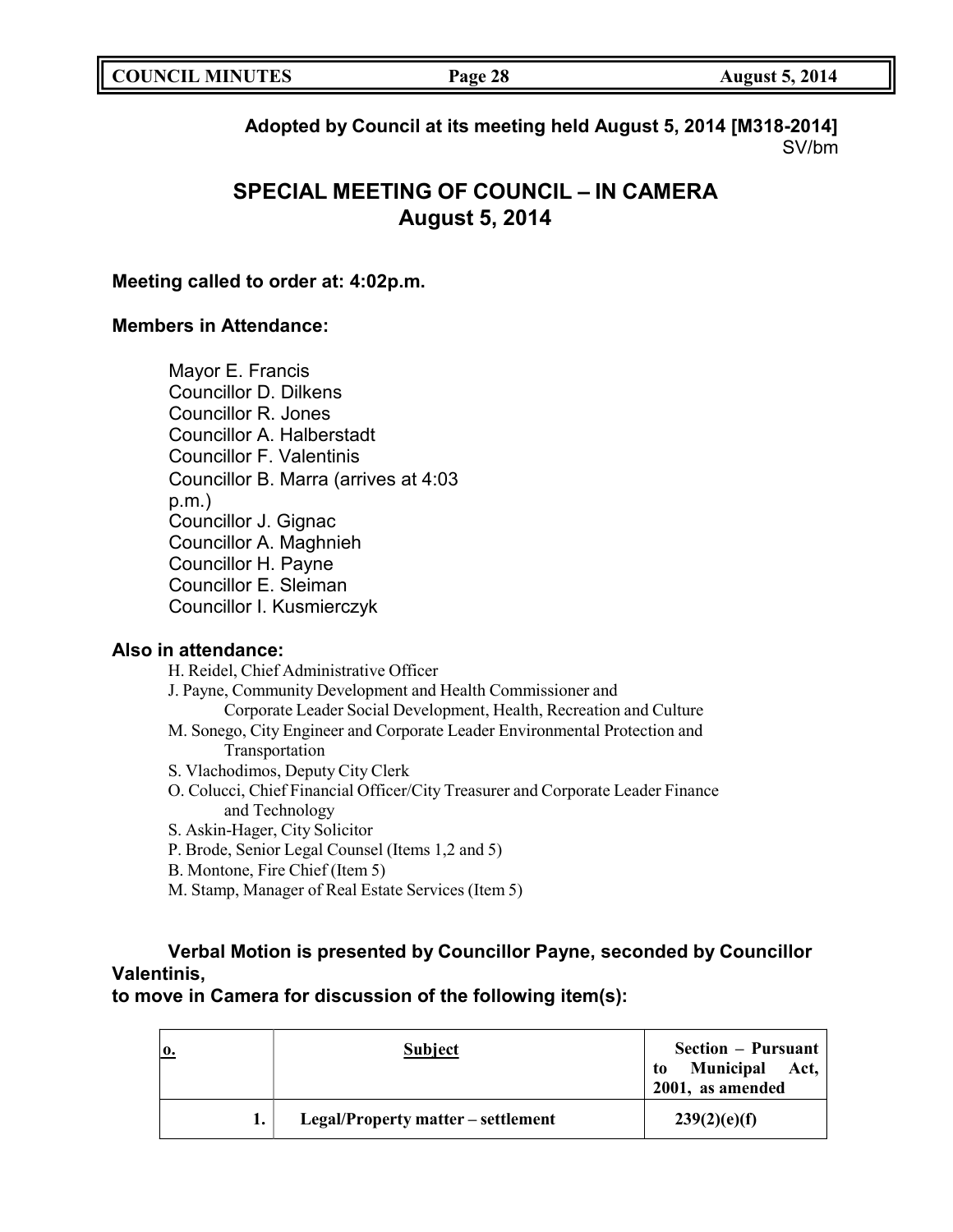**COUNCIL MINUTES Page 29 August 5, 2014**

|    | matter – expropriation<br><b>Legal/Property</b><br>settlement offer | 239(2)(e)(f)    |
|----|---------------------------------------------------------------------|-----------------|
| 3. | Personal matter – appointment                                       | 239(2)(b)(d)(e) |
| 4. | Personal matter - appointment                                       | 239(2)(b)       |
| 5. | Property matter – purchase of land                                  | 239(2)(c)       |

**Motion Carried.**

# **Declarations of Pecuniary Interest:**

Mayor Francis declares an interest and abstains from voting on Items 2 and 5 as his brother is employed by one of the parties named in the report.

**Discussion on the items of business. (Items 1, 3, 4, 5 and 2)**

**Mayor Francis leaves the meeting at 4:32 p.m. and Councillor Halberstadt assumes the Chair.**

**Verbal Motion is presented by Councillor Sleiman, seconded by Councillor Gignac,**

**to move back into public session.**

**Motion Carried.**

**Moved by Councillor Dilkens, seconded by Councillor Jones, THAT the Clerk BE DIRECTED to transmit the recommendation(s) contained in the report(s) discussed at the In-Camera Council Meeting held August 5, 2014 directly to Council for consideration at the next Regular Meeting.**

1. That the recommendation contained in the in-camera report from Senior Legal Counsel, City Solicitor and Chief Financial Officer/City Treasurer and Corporate Leader Finance and Technology respecting a legal/property matter - settlement **BE APPROVED**.

2. No resolution adopted. **Mayor Francis discloses an interest and abstains from discussion on this matter.**

3. That the recommendation contained in the in-camera report from the Executive Director of Human Resources, City Clerk/Licence Commissioner and Corporate Leader Public Engagement and Human Services, City Solicitor and Chief Financial Officer/City Treasurer and Corporate Leader Finance and Technology respecting a personal matter - appointment **BE APPROVED**.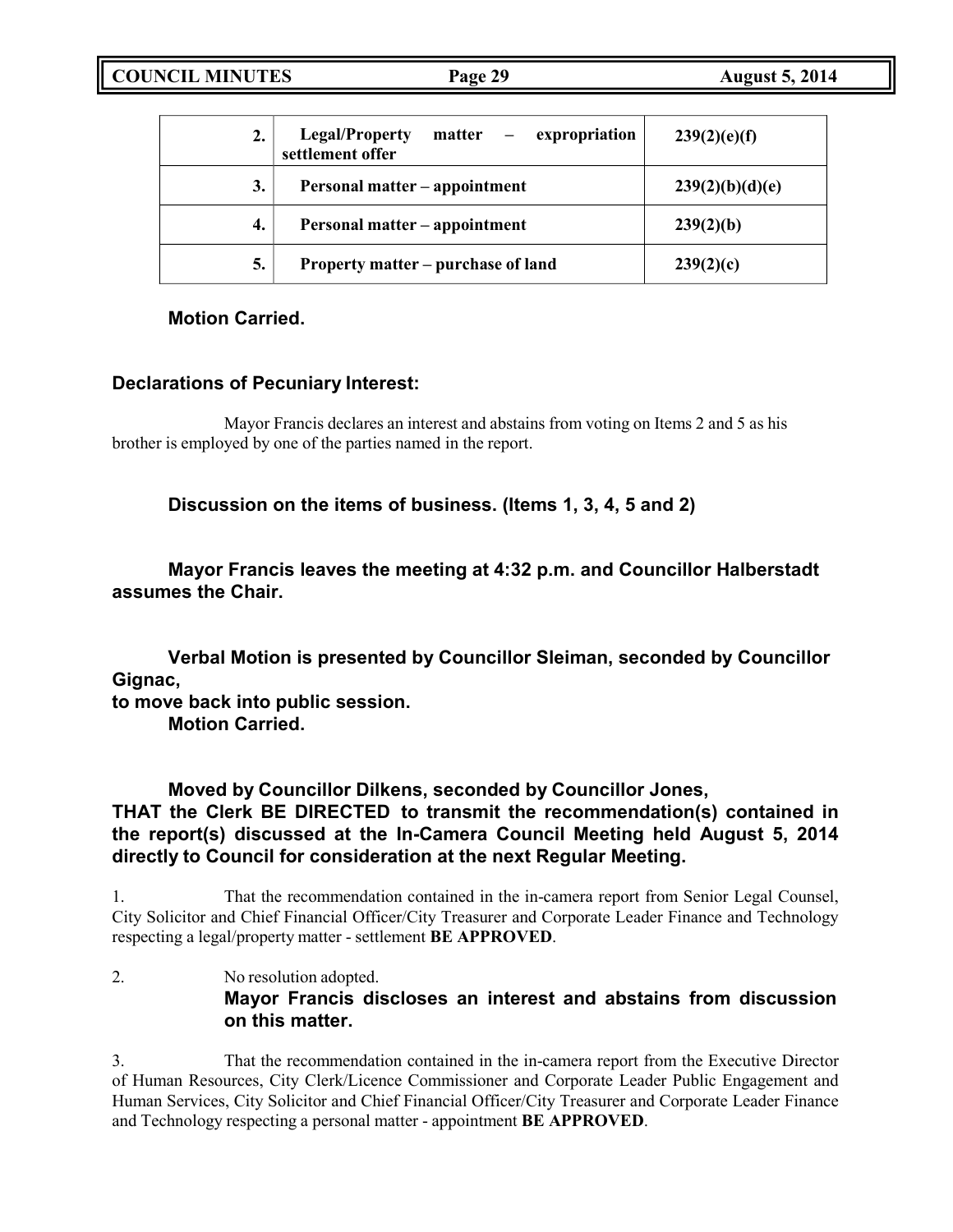|  | <b>COUNCIL MINUTES</b> |
|--|------------------------|
|--|------------------------|

4. That the recommendation contained in the in-camera report from Mayor Francis, Chief Administrative Officer, Community Development and Health Commissioner and Corporate Leader Social Development, Health, Recreation and Culture and Chief Financial Officer/City Treasurer and Corporate Leader Finance and Technology respecting a personal matter - appointment **BE APPROVED**.

## **Councillor Halberstadt voting nay.**

5. That the recommendation contained in the in-camera report from the Fire Chief, Manager of Real Estate Services, City Solicitor and Chief Financial Officer/City Treasurer and Corporate Leader Finance and Technology respecting a property matter – purchase of land **BE APPROVED**.

> **Mayor Francis declares an interest and abstains from voting on this item.**

**Motion Carried.**

**Moved by Councillor Dilkens, seconded by Councillor Jones, That the special meeting of council held August 5, 2014 BE ADJOURNED. (Time: 5:28 p.m.) Motion Carried.**